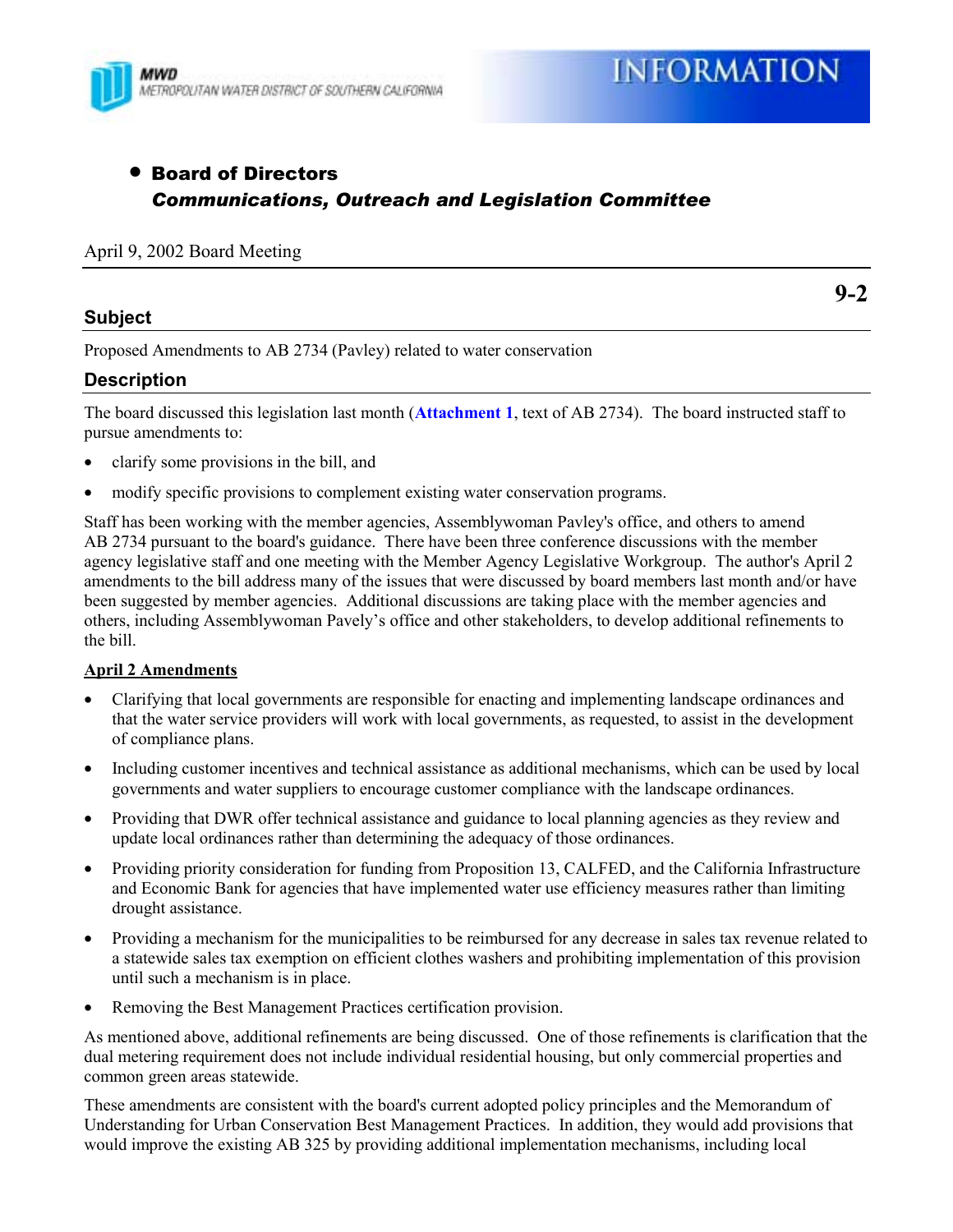incentives; recognizing those water suppliers that have implemented water use efficiency programs; and clarifying the technical assistance role of DWR.

## **Policy**

Reference Board Letter 9-10, approved at March 12, 2002 meeting to support AB 2734, if amended.

By minute item 40121, the board at its March 9, 1993 meeting, adopted a landscape conservation program including support for implementation of AB 325.

By minute item 42820, the board at its February 10, 1998 meeting, adopted the Action Principles for CALFED Water Use Efficiency Action Program,

## **Fiscal Impact**

None.

 04/05/02 *Adan Ortega, Jr. Date Vice President, External Affairs* 04/05/02 S. *Ronald R. Gastelum Date*

*Chief Executive Officer*

**[Attachment 1 -- AB 2734 \(Pavley\)](#page-2-0)**

**Attachment 2 - Conservation Landscape Program Board Letter** 

**Attachment 3 - CALFED Water Use Efficiency Principles**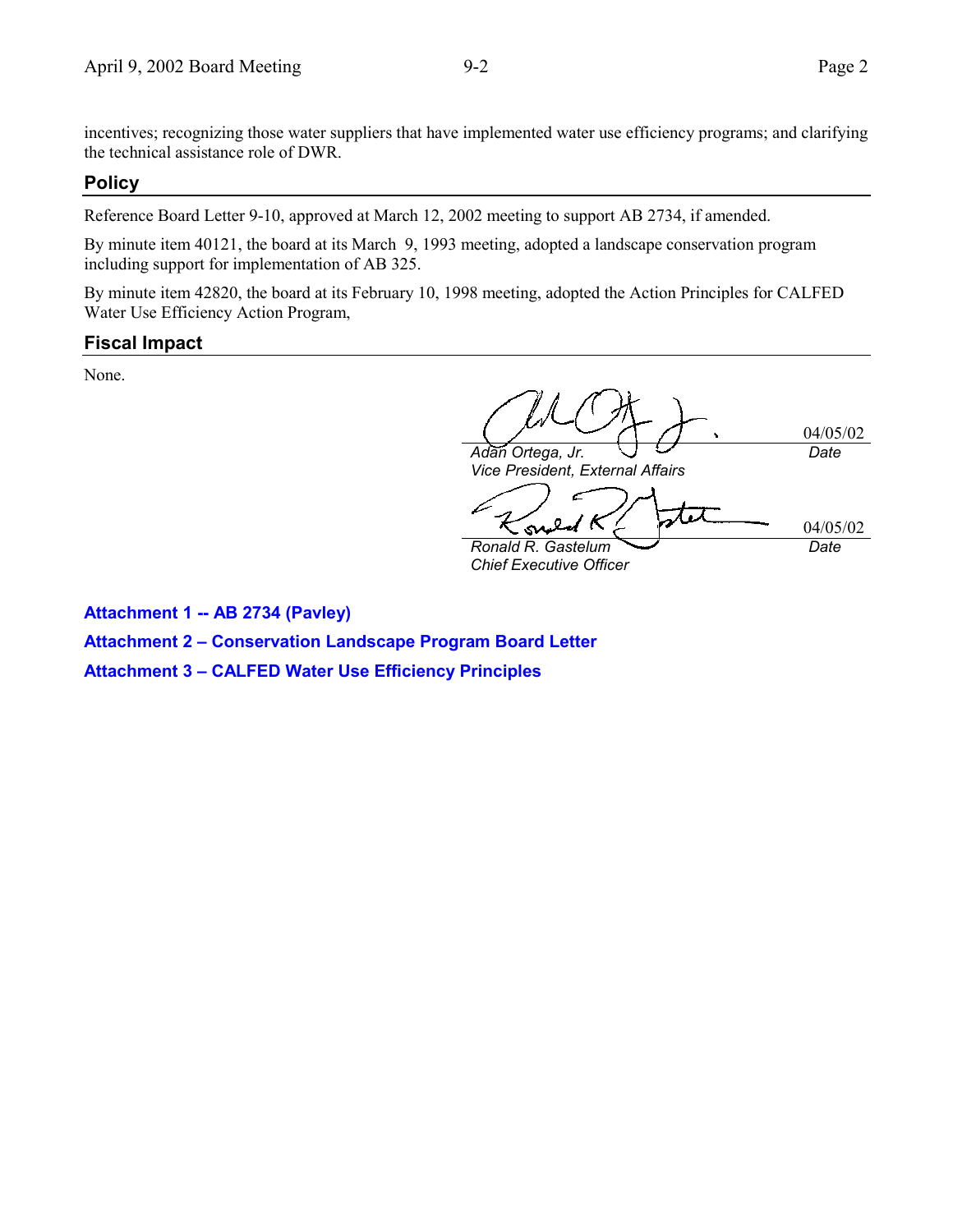#### <span id="page-2-0"></span>AMENDED IN ASSEMBLY APRIL 2, 2002

CALIFORNIA LEGISLATURE—2001–02 REGULAR SESSION

## ASSEMBLY BILL No. 2734

#### **Introduced by Assembly Member Pavley**

February 22, 2002

An act to amend Section 1102.6 of the Civil Code, to amend Section 65592 of, and to add Sections *65591.7,* 65600.1, 65600.2, 65600.3, 65600.4, and 65600.5 to, the Government Code, to add Chapter 2.5 (commencing with Section 17929) to Part 1.5 of Division 13 of the Health and Safety Code, and to add *and repeal* Section 6356.4 to *of* the Revenue and Taxation Code, relating to conservation.

#### LEGISLATIVE COUNSEL'S DIGEST

AB 2734, as amended, Pavley. Conservation.

(1) Existing law requires sellers of real property to disclose the existence of various items to the buyer, but does not require disclosure with respect to, and does not require the installation of, water conservation devices in connection with the transfer of real property.

This bill would require those disclosures to include information with respect to water conservation devices.

The bill would require commencing on and after July 1, 2004, that transferors of commercial or industrial property and, on and after July 1, 2005, every transfer or of residential property using water in urinals, water closets *toilets*, or showerheads, or any combination of these devices, deliver to the transferee, as soon as practicable prior to the transfer of title, a written statement that conservation devices are installed in all fixtures in the property, with specified exceptions.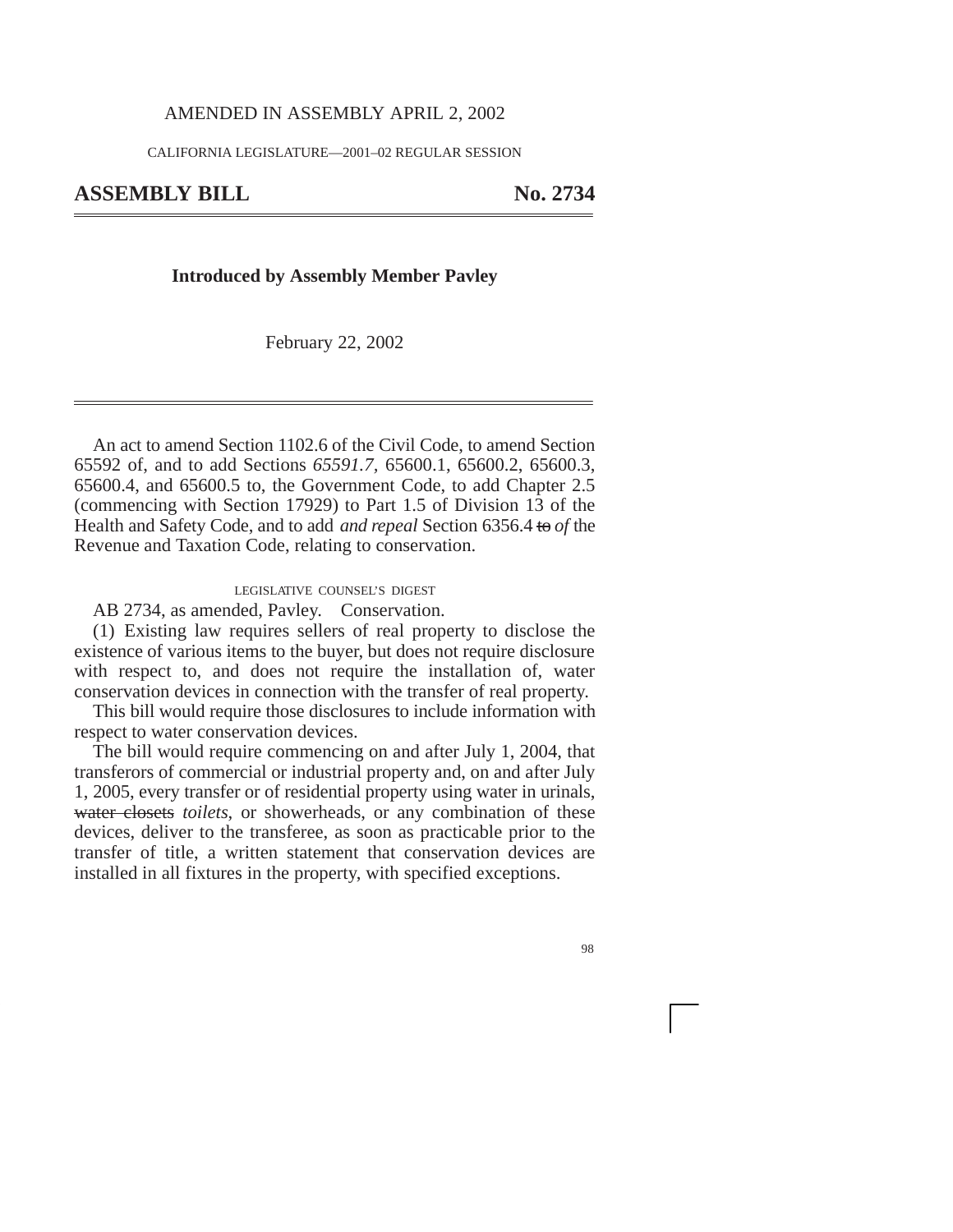The bill would make a violation of that requirement, or the provision of confirmation of compliance if the devices have not been so installed, an infraction. The bill would thereby impose a state-mandated local program by creating a new crime.

The bill would make any transferor who fails to comply with these requirements subject to civil damages.

The bill would require any real estate agent, broker, or salesperson involved in the transfer of title to give written notice to the transferor and the transferee of the requirements of the bill prior to the transfer of title.

The bill would provide that a transfer is not invalidated on the basis of a failure to comply with the described provisions.

(2) Under the Water Conservation in Landscaping Act *(act)*, the Department of Water Resources was required to adopt a model local water efficient landscape ordinance that each city and county was authorized to adopt.

This bill would *prescribe the application of that act and would* require the department, not later than January 1, 2004, to adopt an update to the model local water efficient landscape ordinance with described revisions and to adopt related guidelines and, not later than January 31, 2004, to distribute these documents.

The bill would provide for each city or county by January 1, 2005, to adopt and enforce this model ordinance or adopt its own *new or* updated ordinance that has been determined by the department to be consistent with and equivalent to *at least as effective as* the updated model ordinance, the *. The* bill would make cities or counties that fail to comply with these requirements by January 1, 2005, ineligible *July 1, 2004, eligible for priority consideration by the California Infrastructure and Economic Development Bank and priority consideration* to receive specific state *bond* funds.

Because this requirement would increase the level of service imposed on cities and counties, this bill would impose a state-mandated local program.

(3) The Sales and Use Tax Law imposes a tax on the gross receipts from the sale in this state of, or the storage, use, or other consumption in this state of, tangible personal property. That law provides various exemptions from that tax.

This bill would additionally exempt from that tax clothes washers that are energy efficient, as defined. The bill would provide that, notwithstanding an existing provision of law, the state may not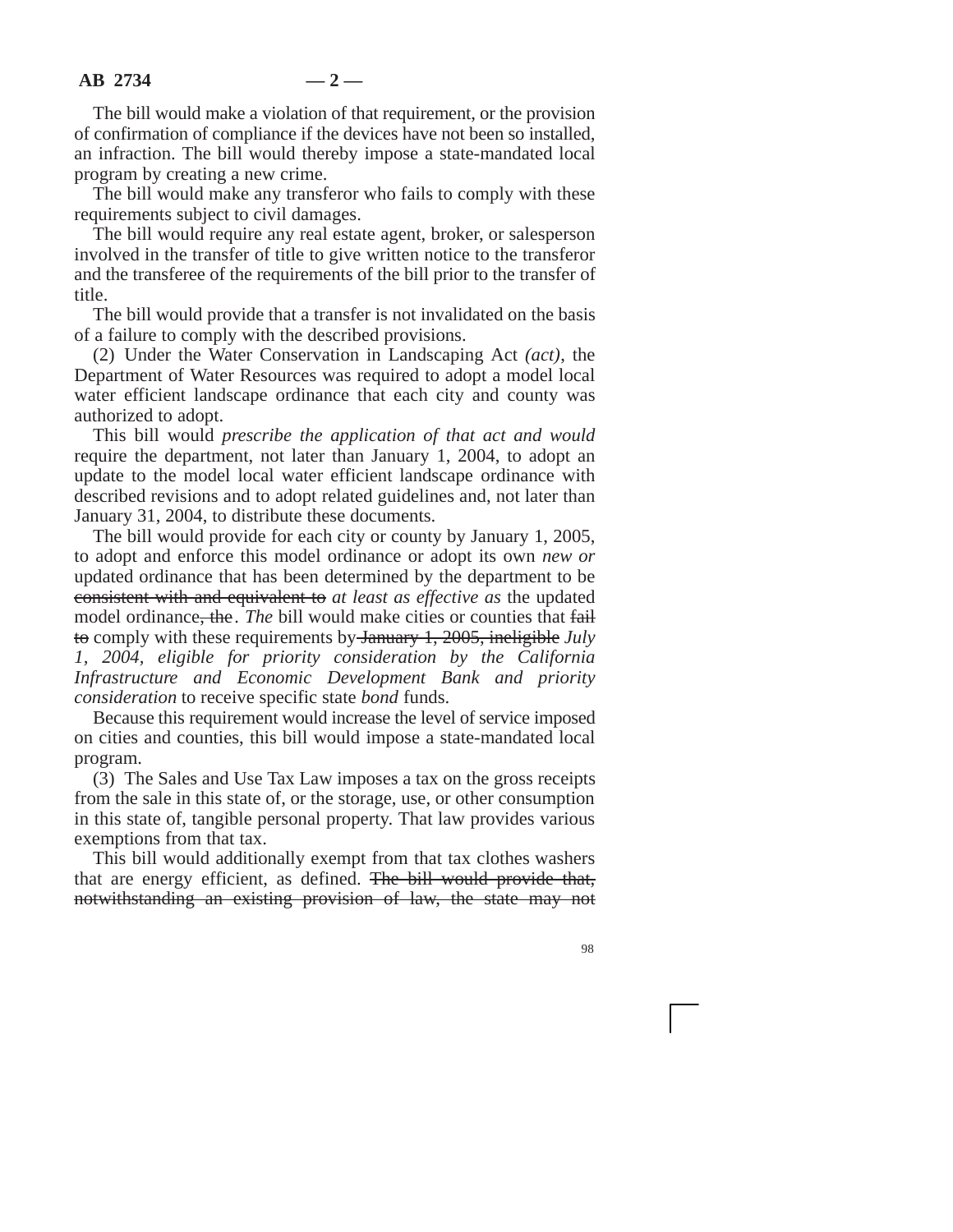reimburse any local agency for sales and use taxes lost pursuant to the exemption. *The bill would provide that the exemption is only operative if a described resource bond measure is approved by the voters and would be inoperative during that period for which the Secretary of Resources finds and declares that substantial customer incentives, as defined and described, are not being offered by public utilities or water purveyors, or both.*

*These sales tax provisions would be repealed on January 1, 2007.*

(4) The bill would require the State Water Resources Control Board by February 28, 2003, to submit to the Legislature a progress report regarding the development of a framework and process to certify the implementation of best management practices for urban water conservation by urban water agencies.

(5) The California Constitution requires the state to reimburse local agencies and school districts for certain costs mandated by the state. Statutory provisions establish procedures for making that reimbursement, including the creation of a State Mandates Claims Fund to pay the costs of mandates that do not exceed \$1,000,000 statewide and other procedures for claims whose statewide costs exceed \$1,000,000.

This bill would provide that with regard to certain mandates no reimbursement is required by this act for a specified reason.

With regard to any other mandates, this bill would provide that, if the Commission on State Mandates determines that the bill contains costs so mandated by the state, reimbursement for those costs shall be made pursuant to the statutory provisions noted above.

Vote: majority. Appropriation: no. Fiscal committee: yes. State-mandated local program: yes.

*The people of the State of California do enact as follows:*

1 2 SECTION 1. The Legislature finds and declares all of the following:

3 4 the future economic and environmental health of California. (a) Adequate water supply reliability for all uses is essential to

5 6 future water supply and wastewater treatment needs is key to 7 (b) Developing environmentally sound strategies to meet protecting and restoring aquatic resources in California.

8 9 (c) There is a pressing need to address water supply reliability issues raised by growing urban areas.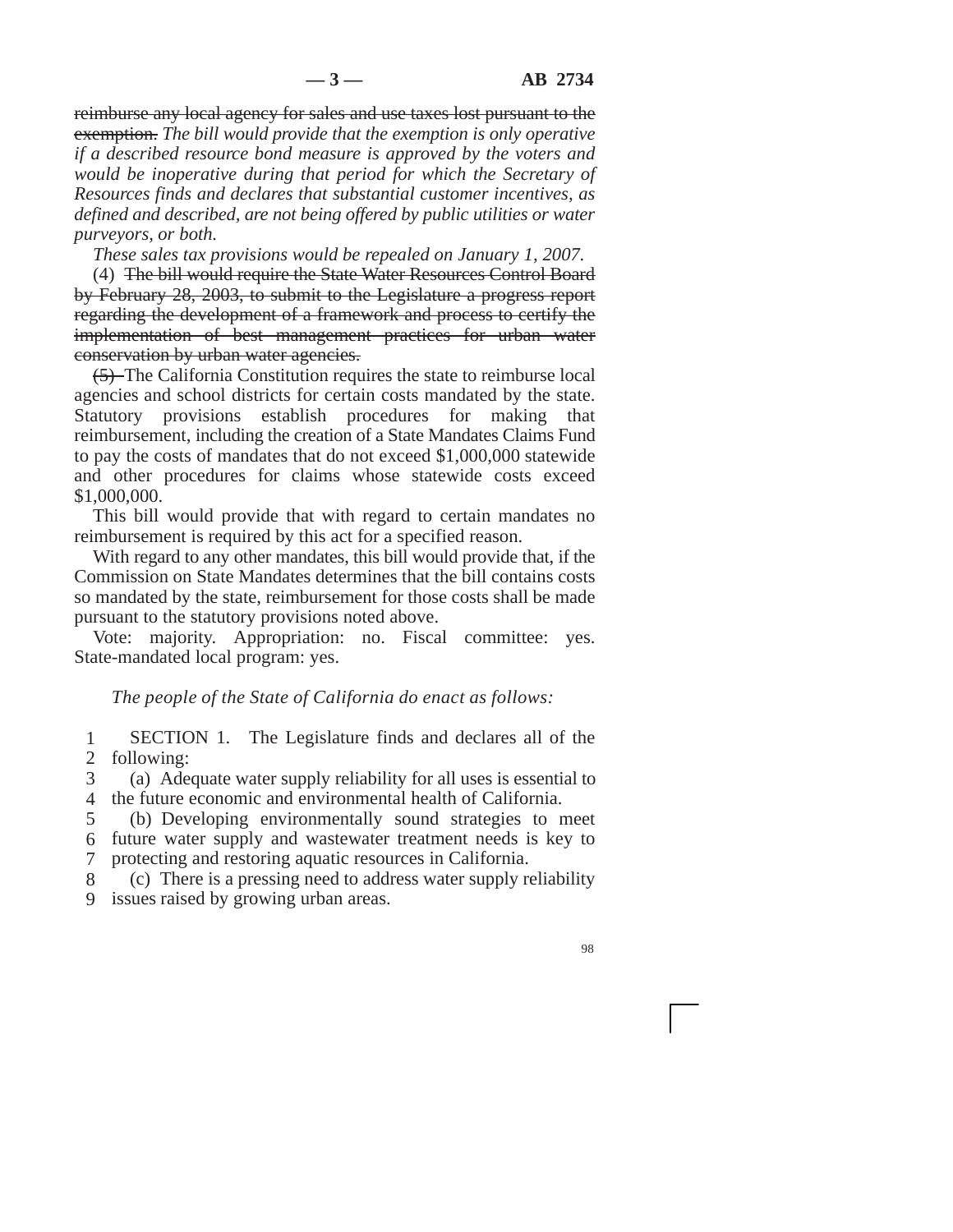1 2 3 4 5 6 7 8 (d) Economic analysis by urban water agencies and the goals and objectives of the CALFED Bay-Delta Program Record of Decision, dated August 28, 2000, have identified urban water conservation as a cost-effective approach to addressing water supply needs. (e) The CALFED Record of Decision calls for an ambitious statewide urban water use efficiency program, above and beyond the implementation of current best management practices for

9 10 water use efficiency, and includes linkages that ensure balanced implementation of the 12 CALFED program elements in the four

11 problem areas.

12 13 14 (f) There are many water conservation practices that produce significant energy and other resource savings that should be encouraged as a matter of state policy.

15 16 of Understanding Regarding Urban Water Conservation in 17 California,'' many urban water and wastewater treatment agencies 18 have gained valuable experience that can be applied to produce 19 20 infrastructure costs. This experience indicates a need to regularly 21 22 (g) During the 10 years since the signing of the ''Memorandum significant statewide savings of water, energy, and associated revise and update water conservation methodologies and practices.

23 SEC. 2. Section 1102.6 of the Civil Code is amended to read:

24 *SEC. 2. Section 1102.6 of the Civil Code is amended to read:*

25 1102.6. The disclosures required by this article pertaining to

26 the property proposed to be transferred are set forth in, and shall

27 be made on a copy of, the following disclosure form: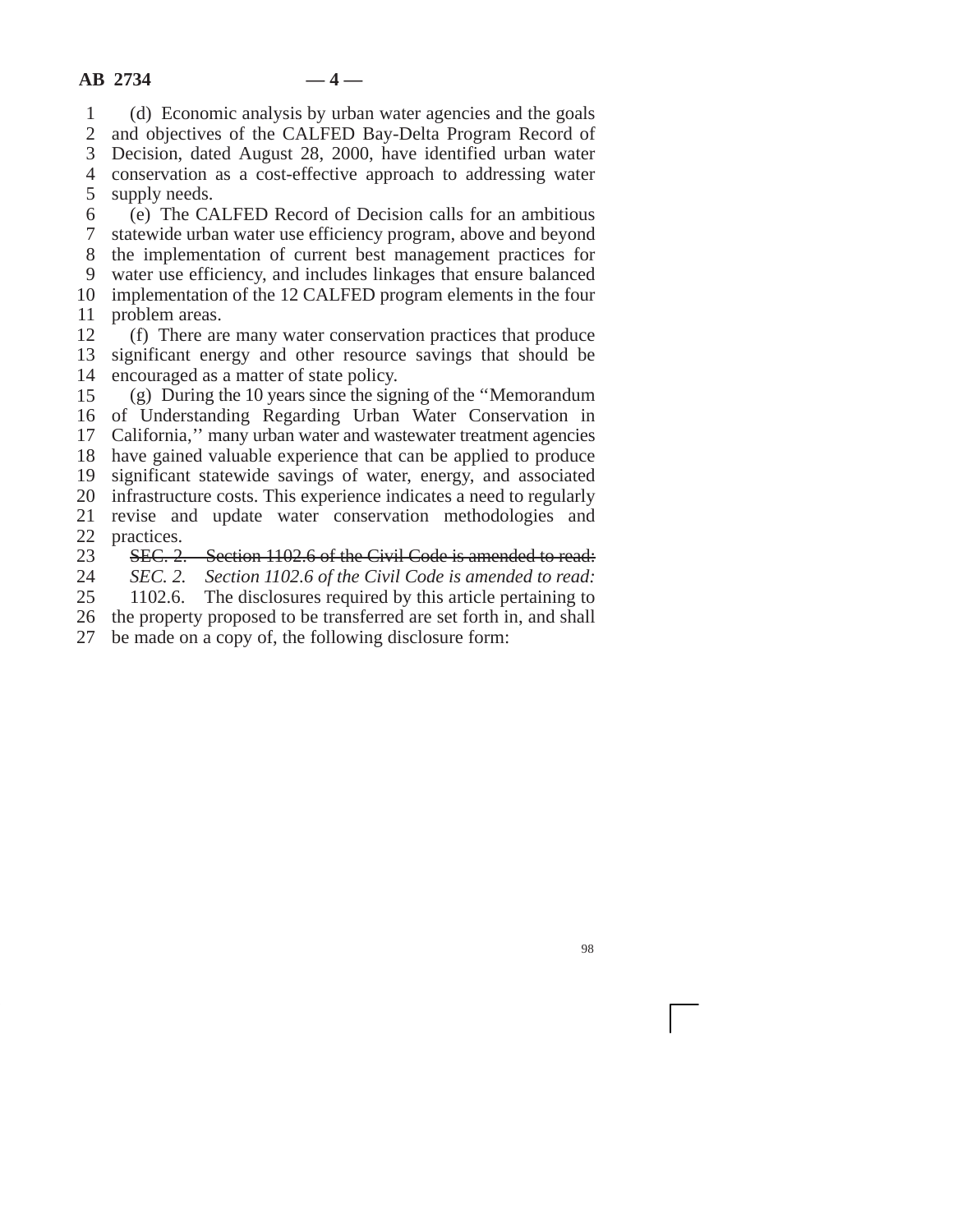| $\mathbf{1}$     |                                                            |
|------------------|------------------------------------------------------------|
| $\overline{c}$   |                                                            |
| $\overline{3}$   |                                                            |
| $\overline{4}$   | NOTE TO PRINTING OFFICE: INSERT CAMERA-READY               |
| 5                | <b>COPY HERE</b>                                           |
| 6                |                                                            |
| $\boldsymbol{7}$ |                                                            |
| $8\,$            | for Real Estate Transfer Disclosure Statement              |
|                  |                                                            |
| $\mathbf{9}$     |                                                            |
| 10               |                                                            |
| 11               | as printed on pages 9 to 13 of Chapter 926, 1996 Statutes. |
| 12               |                                                            |
| 13               |                                                            |
| 14               |                                                            |
| 15               |                                                            |
| 16               |                                                            |
| 17               |                                                            |
| 18               |                                                            |
| 19               |                                                            |
| 20               |                                                            |
| 21               |                                                            |
| 22               |                                                            |
| 23               |                                                            |
| 24               |                                                            |
| 25               |                                                            |
| 26               |                                                            |
| 27               |                                                            |
| 28               |                                                            |
|                  |                                                            |
| 29               |                                                            |
| 30               |                                                            |
| 31               |                                                            |
| 32               |                                                            |
| 33               |                                                            |
| 34               |                                                            |
| 35               |                                                            |
| 36               |                                                            |
| 37               |                                                            |
| 38               |                                                            |
| 39               |                                                            |
| 40               |                                                            |

 $\overline{\phantom{0}}$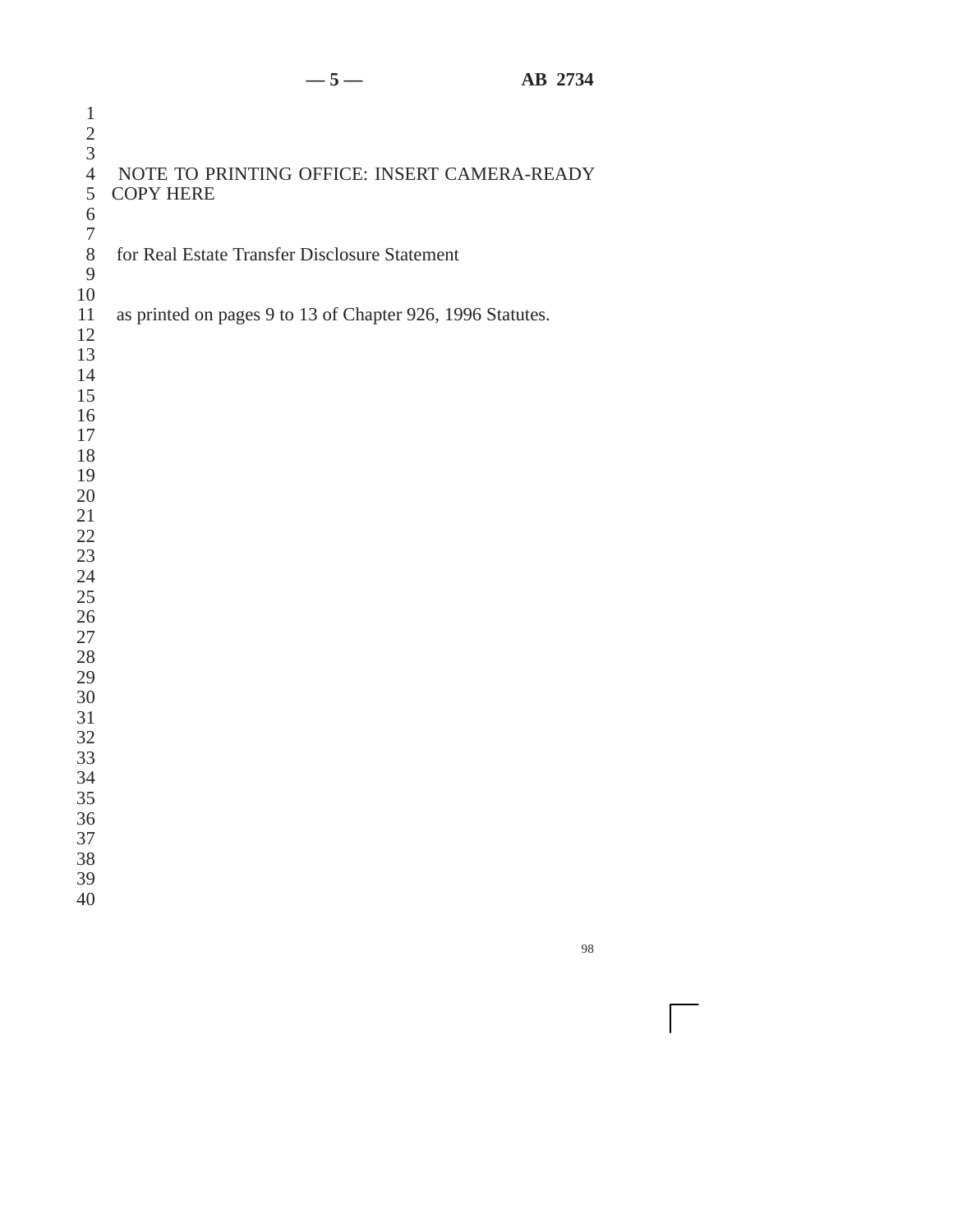| AB 2734  | 6 |
|----------|---|
|          |   |
| 1234567  |   |
|          |   |
|          |   |
|          |   |
| 8        |   |
| 9        |   |
| 10       |   |
| 11       |   |
| 12<br>13 |   |
| 14       |   |
| 15       |   |
| 16<br>17 |   |
| 18       |   |
| 19       |   |
| 20<br>21 |   |
| 22       |   |
| 23       |   |
| 24<br>25 |   |
| 26       |   |
| 27       |   |
| 28<br>29 |   |
| 30       |   |
| 31       |   |
| 32<br>33 |   |
| 34       |   |
| 35       |   |
| 36       |   |
| 37<br>38 |   |
| 39       |   |

Ξ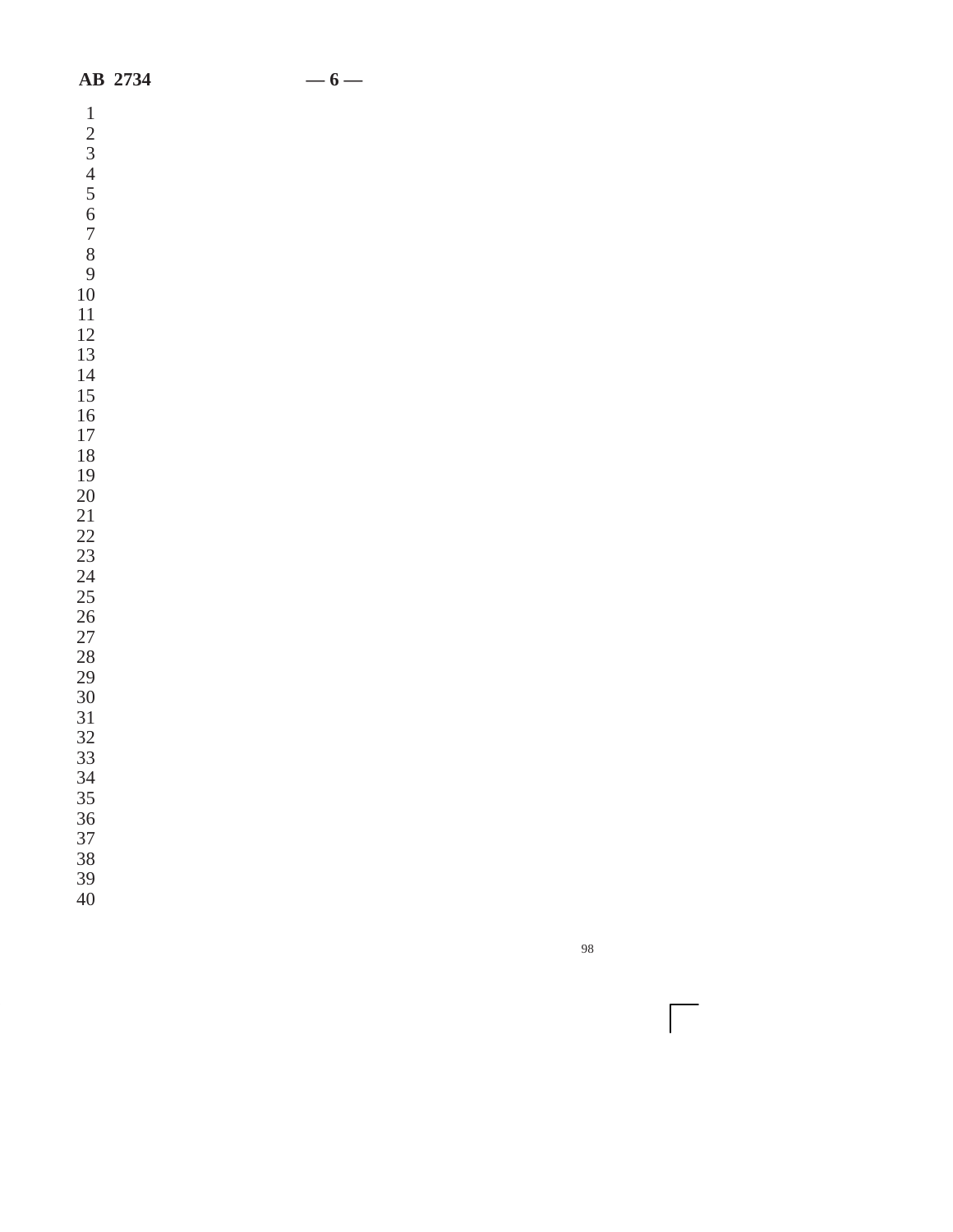$\overline{\phantom{0}}$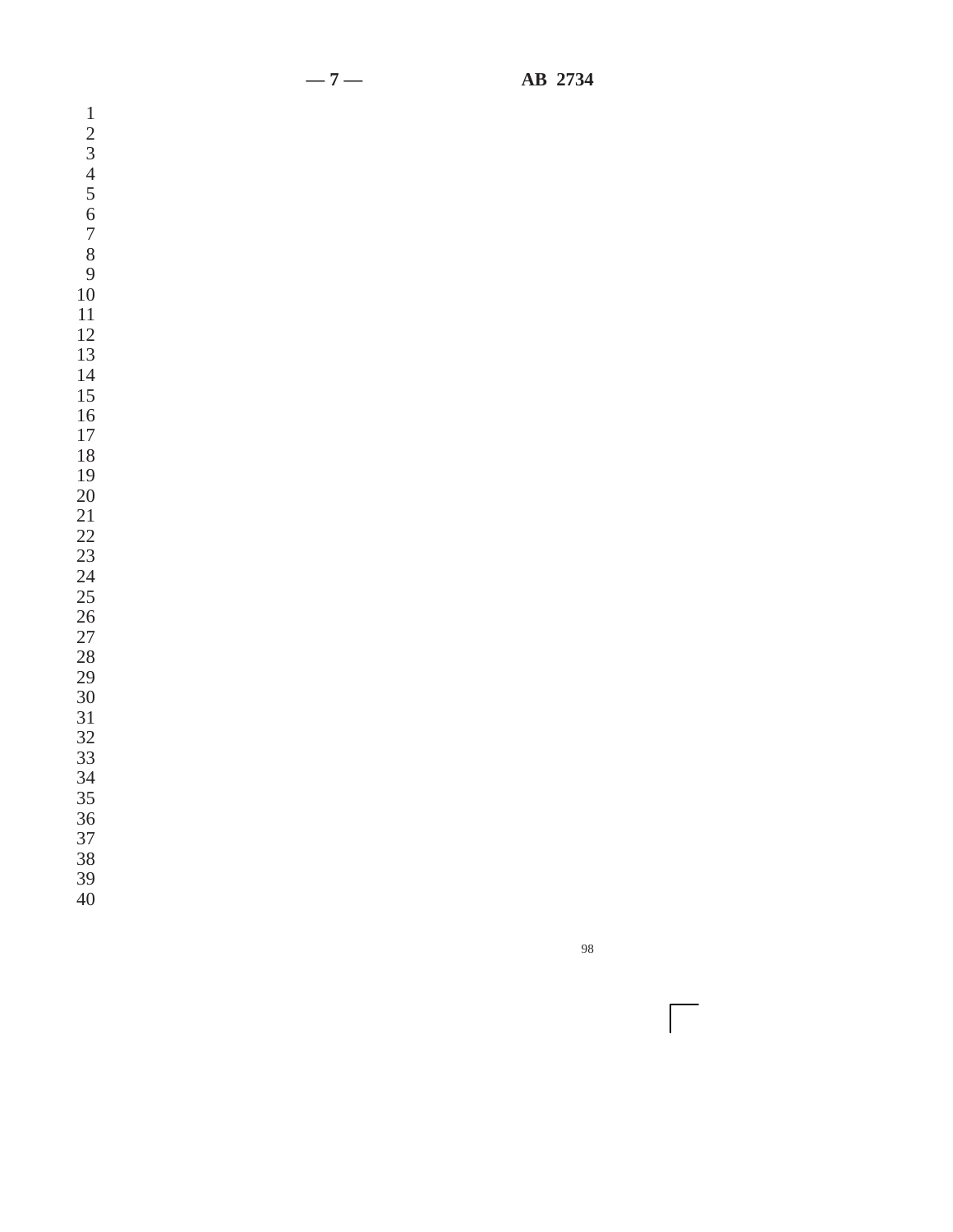| AB 2734         | 8 |  |
|-----------------|---|--|
|                 |   |  |
| 12345678        |   |  |
|                 |   |  |
|                 |   |  |
|                 |   |  |
|                 |   |  |
|                 |   |  |
| 9               |   |  |
| 10              |   |  |
| 11              |   |  |
| $\frac{12}{13}$ |   |  |
| 14              |   |  |
| 15              |   |  |
| 16              |   |  |
| 17              |   |  |
| 18<br>19        |   |  |
| 20              |   |  |
| 21              |   |  |
| 22              |   |  |
| 23              |   |  |
| 24              |   |  |
| 25<br>26        |   |  |
| 27              |   |  |
| 28              |   |  |
| 29              |   |  |
| 30              |   |  |
| 31              |   |  |
| 32<br>33        |   |  |
| 34              |   |  |
| 35              |   |  |
| 36              |   |  |
| 37              |   |  |
| 38              |   |  |
| 39              |   |  |

 $\Box$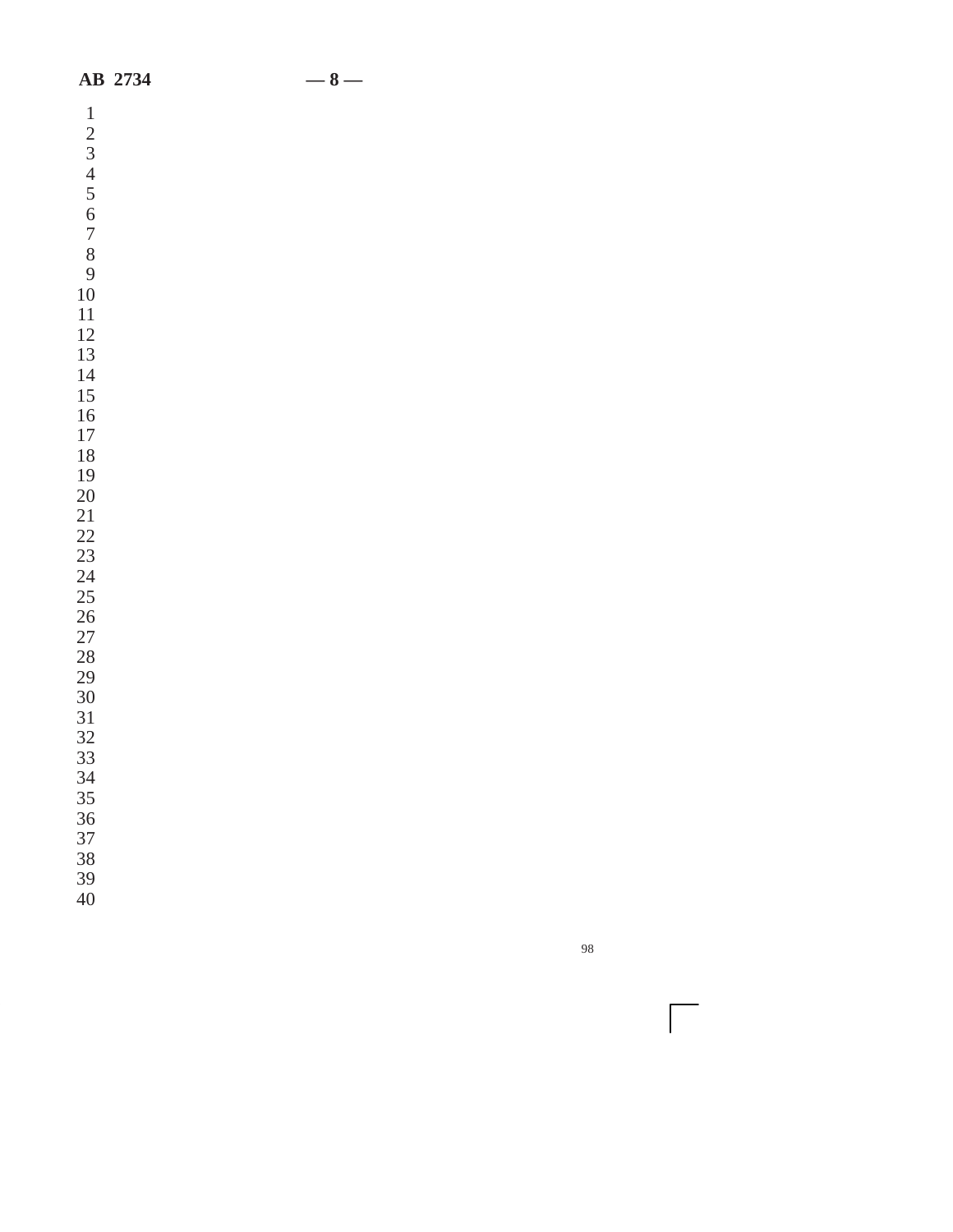$\overline{\phantom{0}}$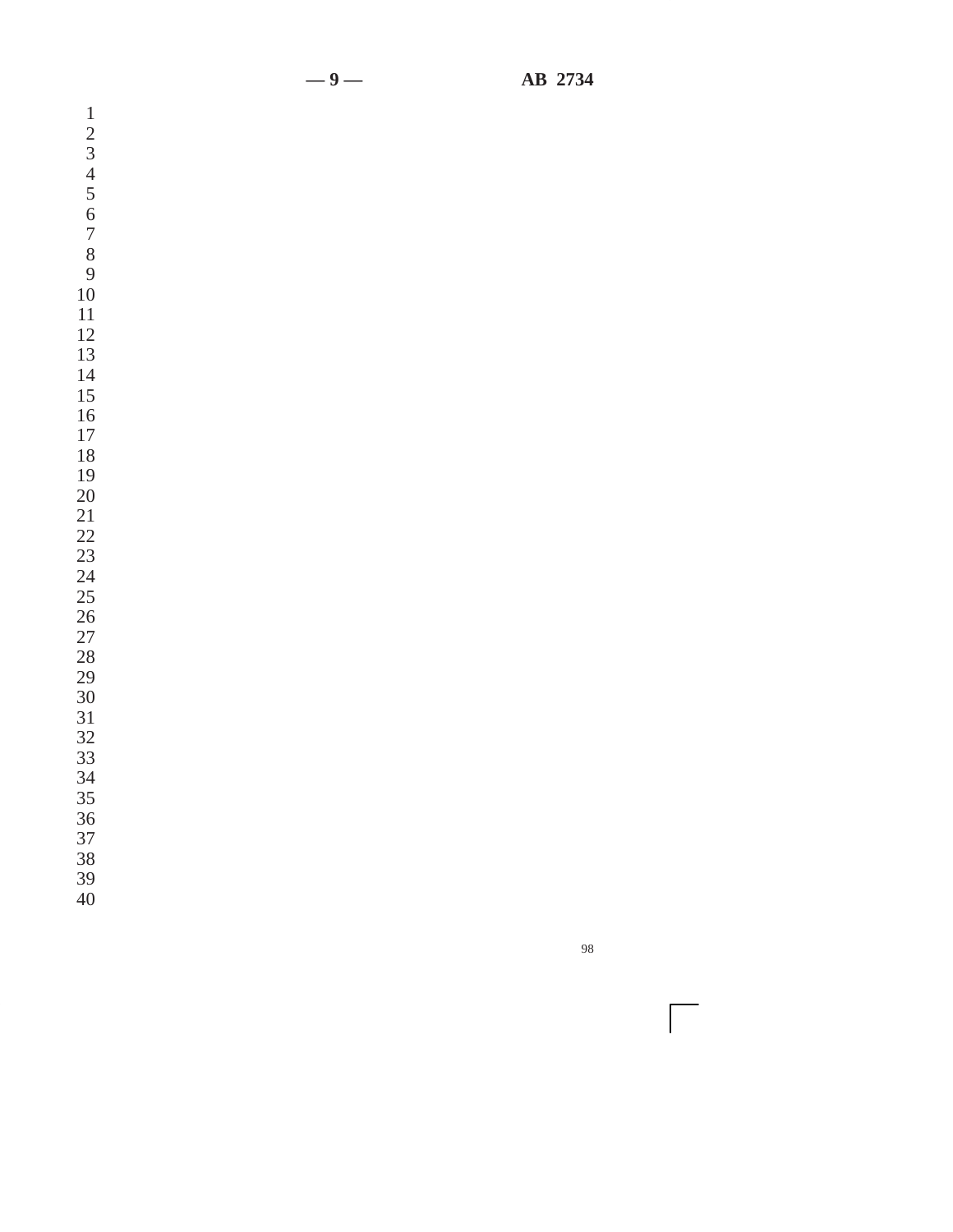# **AB 2734 — 10 —**

- 1 1102.6. The disclosures required by this article pertaining to
- 2 the property proposed to be transferred are set forth in, and shall
- 3 be made on a copy of, the following disclosure form: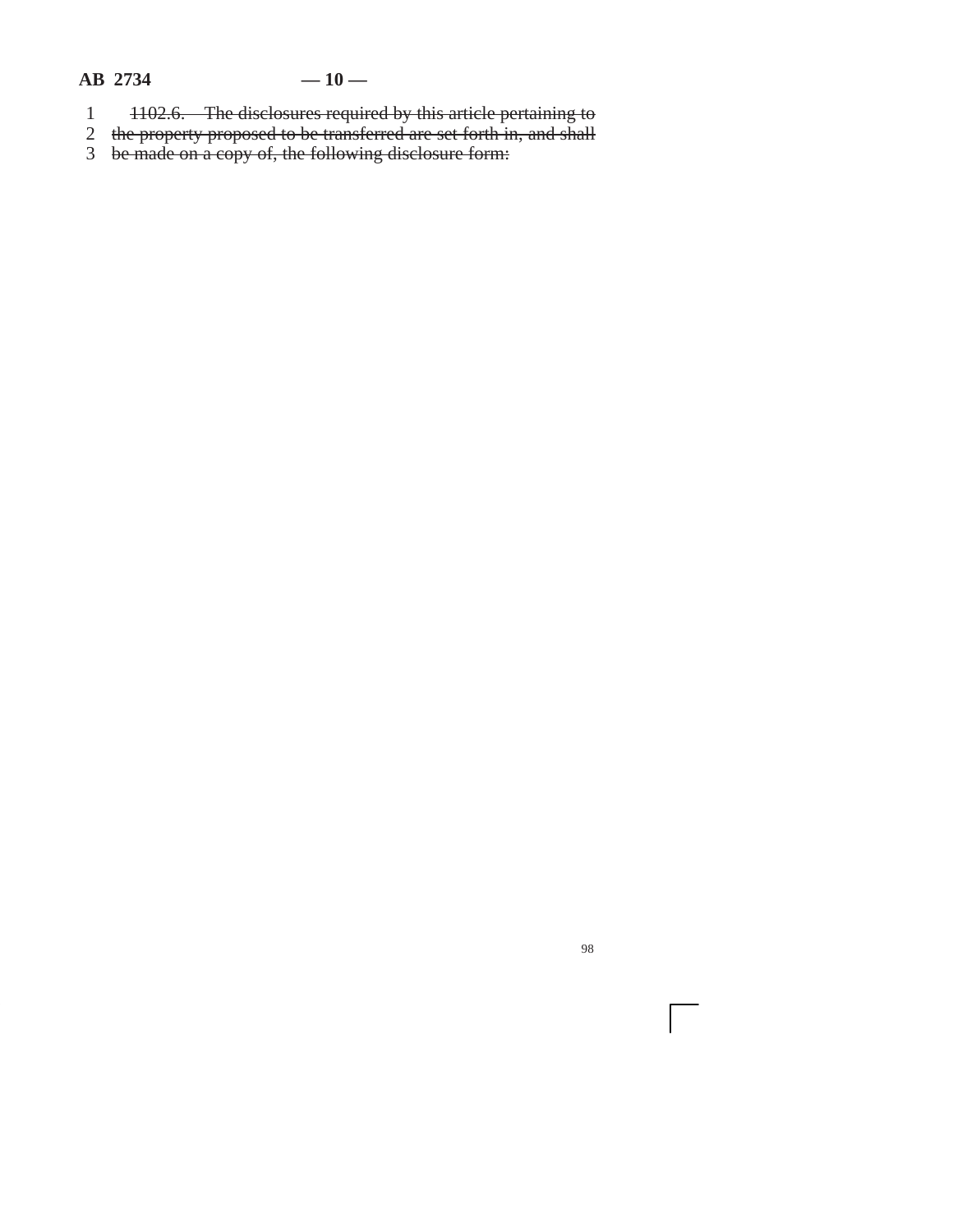| $\mathbf{1}$   | -NOTE TO PRINTING OFFICE: INSERT CAMERA-READY |
|----------------|-----------------------------------------------|
| $\mathbf{2}$   | <b>COPY HERE</b>                              |
| $\mathfrak{Z}$ |                                               |
|                |                                               |
| $\frac{4}{5}$  |                                               |
| $\overline{6}$ |                                               |
| $\sqrt{ }$     |                                               |
| 8              |                                               |
| 9              |                                               |
| $10\,$         |                                               |
| 11             |                                               |
| $12\,$         |                                               |
| 13             |                                               |
| 14             |                                               |
| 15<br>16       |                                               |
| $17\,$         |                                               |
| $18\,$         |                                               |
| 19             |                                               |
| $20\,$         |                                               |
| 21             |                                               |
| 22             |                                               |
| 23             |                                               |
| 24             |                                               |
| $25\,$         |                                               |
| $26\,$         |                                               |
| $27\,$         |                                               |
| $28\,$         |                                               |
| 29<br>$30\,$   |                                               |
| 31             |                                               |
| 32             |                                               |
| 33             |                                               |
| 34             |                                               |
| 35             |                                               |
| 36             |                                               |
| 37             |                                               |
| 38             |                                               |
| 39             |                                               |
| 40             |                                               |

Ξ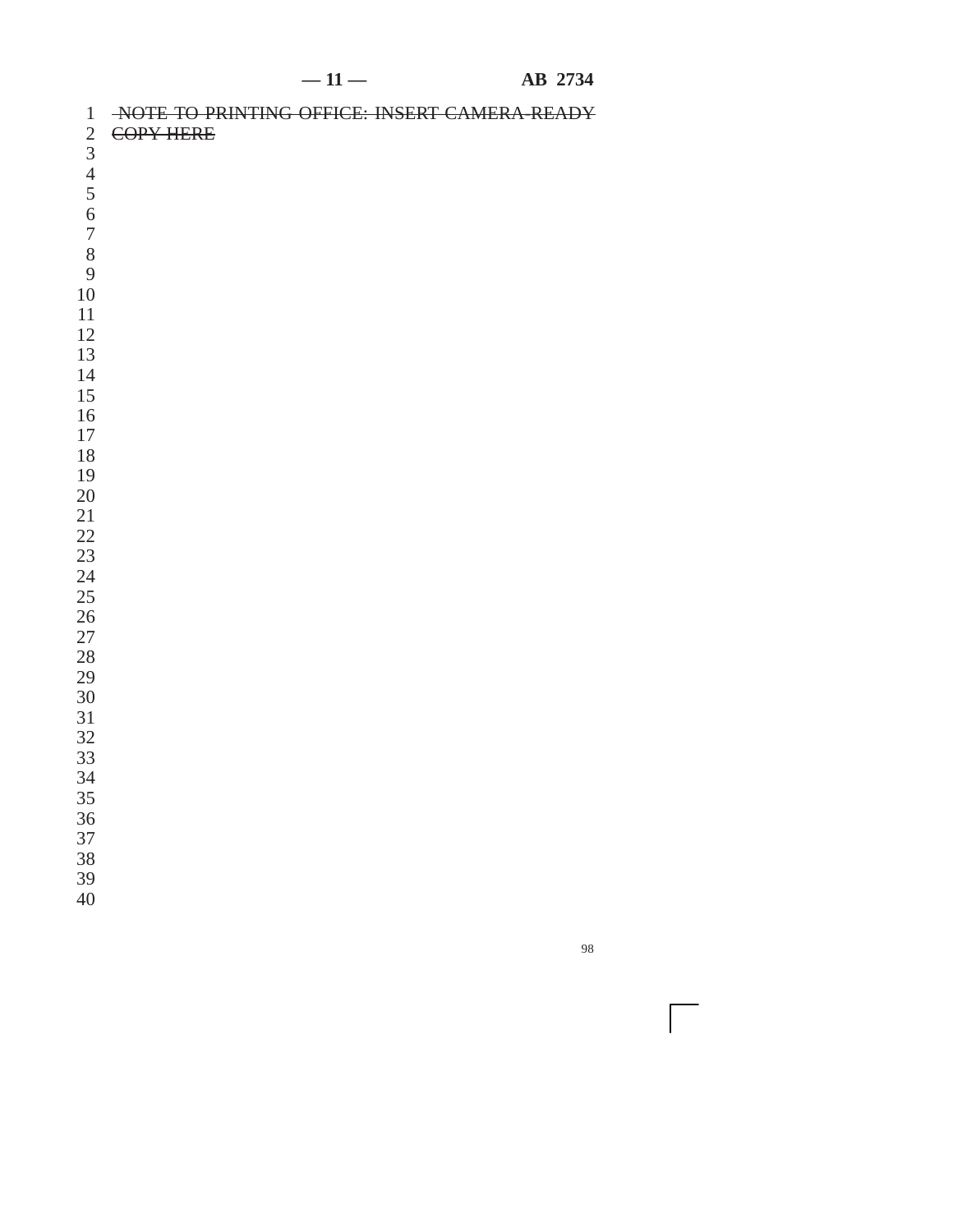| AB 2734  | 12 |
|----------|----|
|          |    |
| 12345678 |    |
|          |    |
|          |    |
|          |    |
|          |    |
|          |    |
| 9        |    |
| 10       |    |
| 11       |    |
| 12       |    |
| 13       |    |
| 14       |    |
| 15       |    |
| 16       |    |
| 17       |    |
| 18       |    |
| 19       |    |
| 20       |    |
| 21       |    |
| 22<br>23 |    |
| 24       |    |
| 25       |    |
| 26       |    |
| 27       |    |
| 28       |    |
| 29       |    |
| 30       |    |
| 31       |    |
| 32       |    |
| 33       |    |
| 34       |    |
| 35       |    |
| 36<br>37 |    |
| 38       |    |
| 39       |    |
|          |    |

Ξ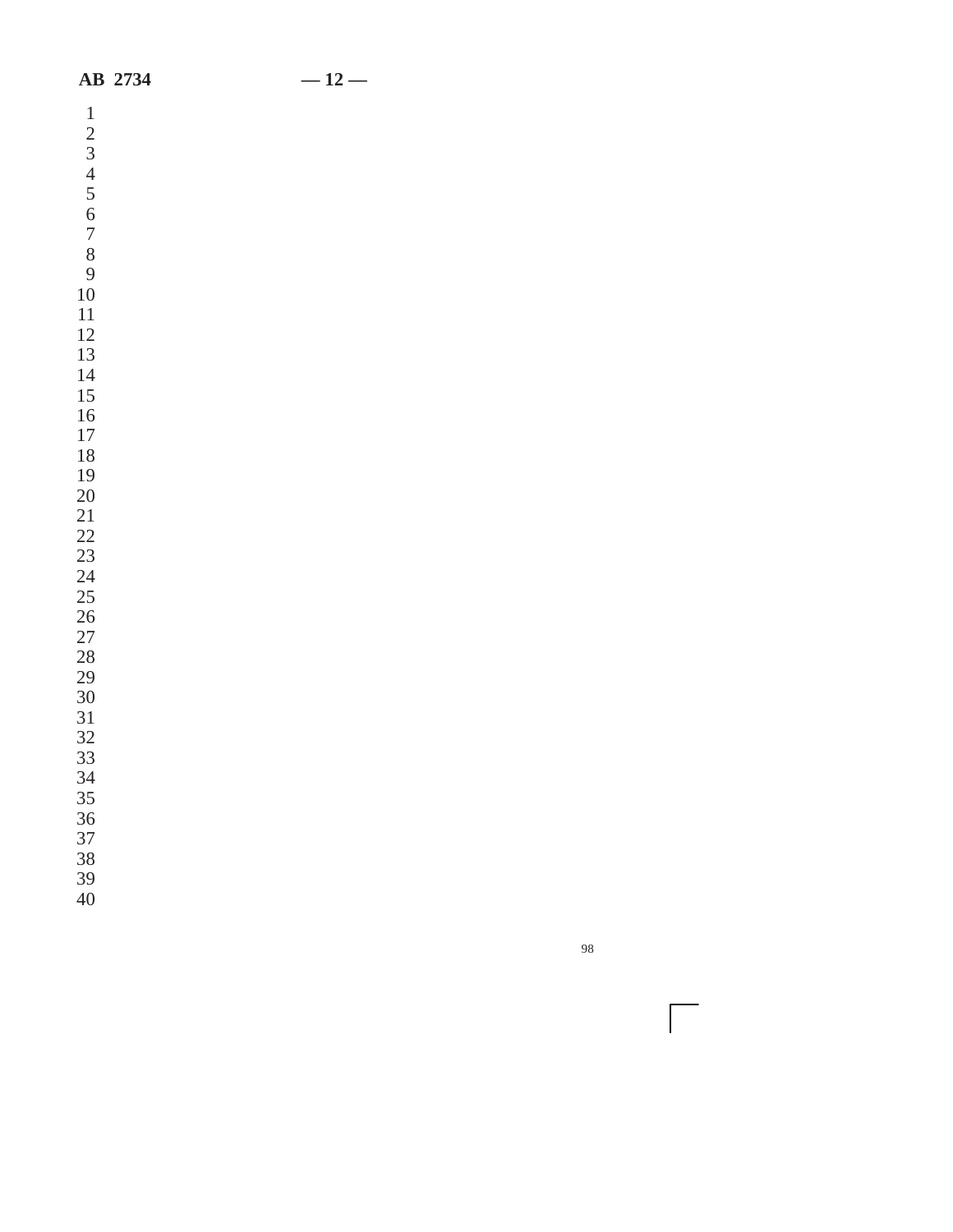$\overline{\phantom{0}}$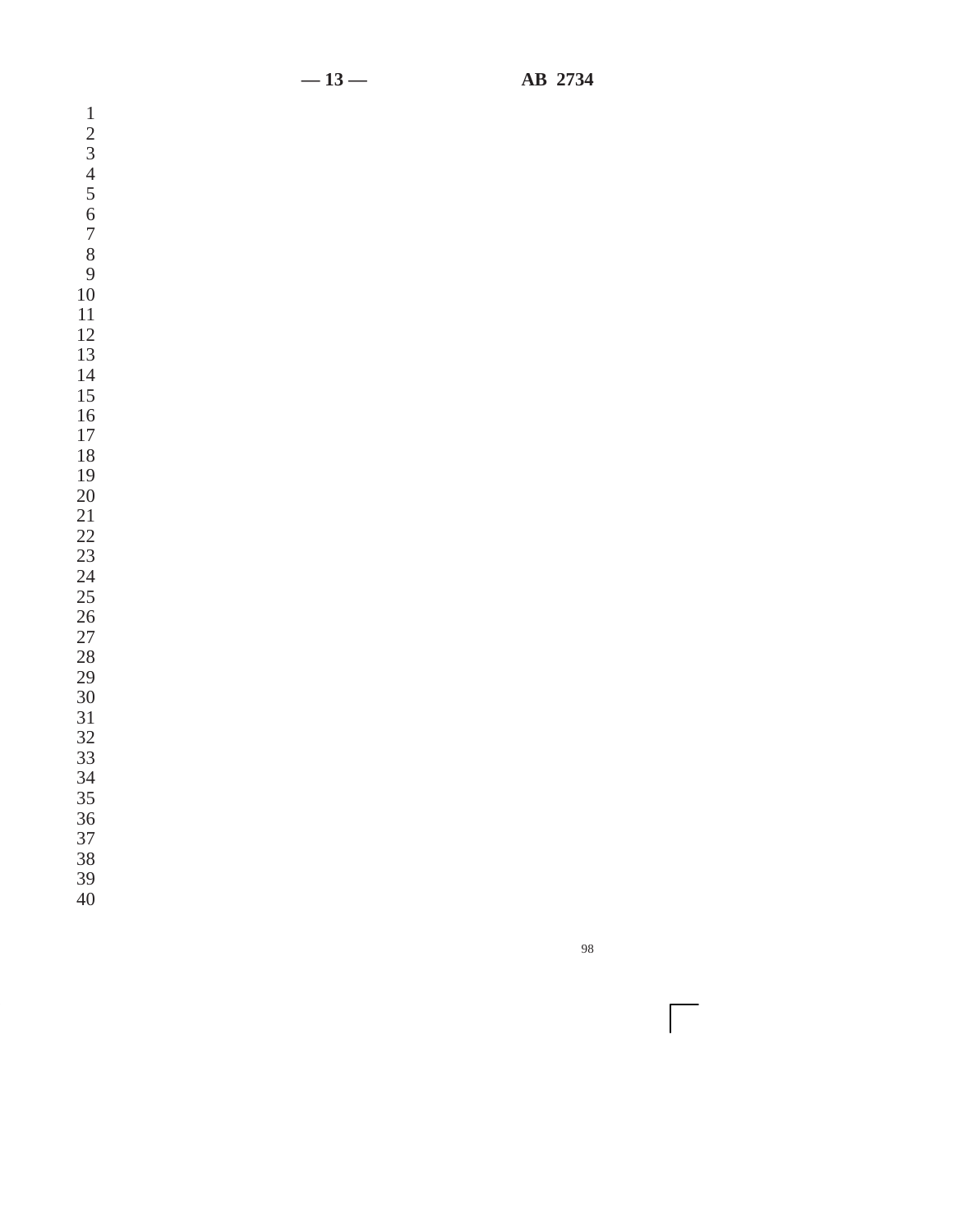| AB 2734      | $14-$ |
|--------------|-------|
| $\mathbf{1}$ |       |
| 234567       |       |
|              |       |
|              |       |
|              |       |
|              |       |
| 8            |       |
| 9            |       |
| 10<br>11     |       |
| 12           |       |
| 13           |       |
| 14           |       |
| 15           |       |
| 16           |       |
| 17<br>18     |       |
| 19           |       |
| 20           |       |
| 21           |       |
| 22           |       |
| 23<br>24     |       |
| 25           |       |
| 26           |       |
| 27           |       |
| 28           |       |
| 29           |       |
| 30<br>31     |       |
| 32           |       |
| 33           |       |
| 34           |       |
| 35           |       |
| 36           |       |
| 37<br>38     |       |
| 39           |       |

Ξ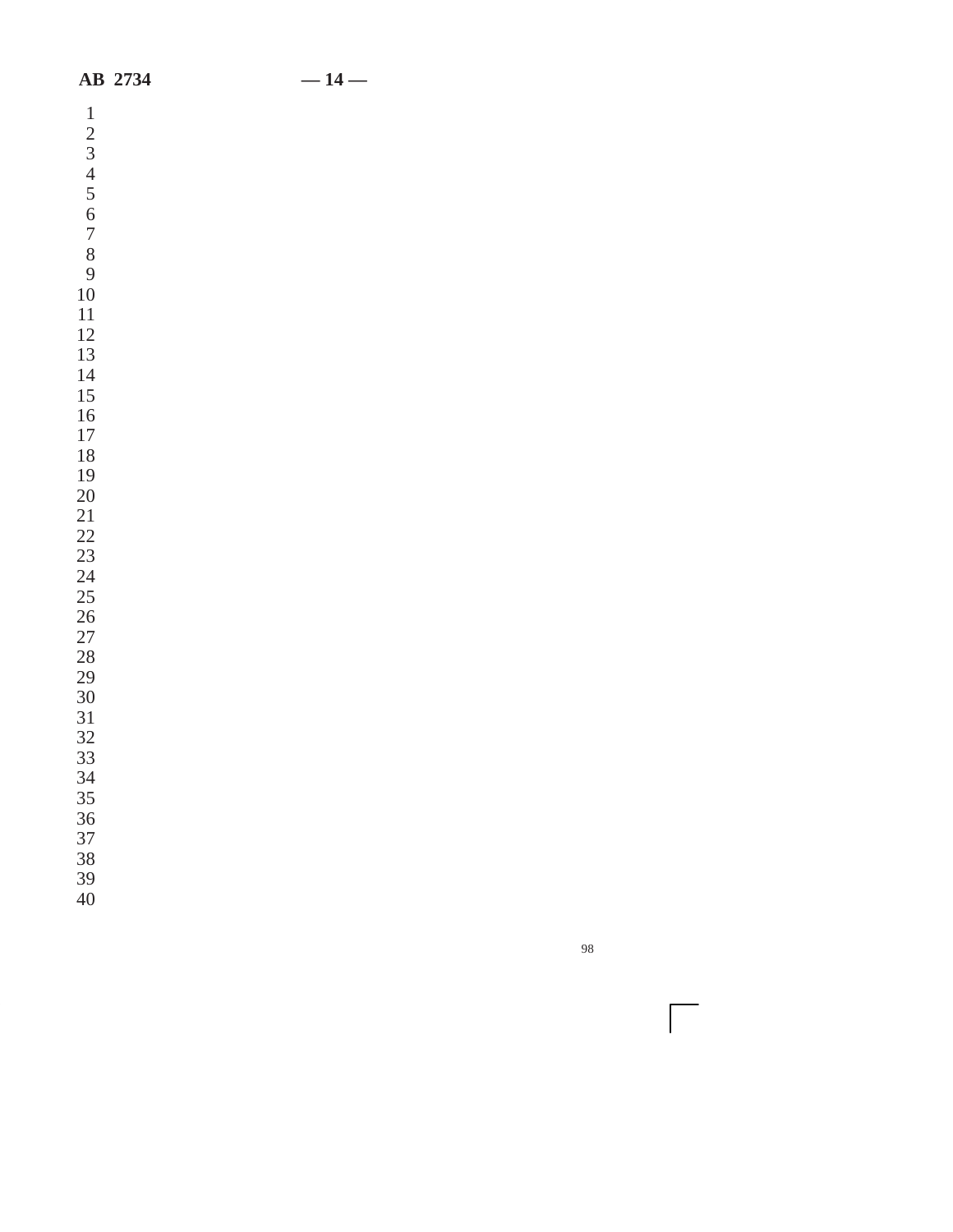$\overline{\phantom{0}}$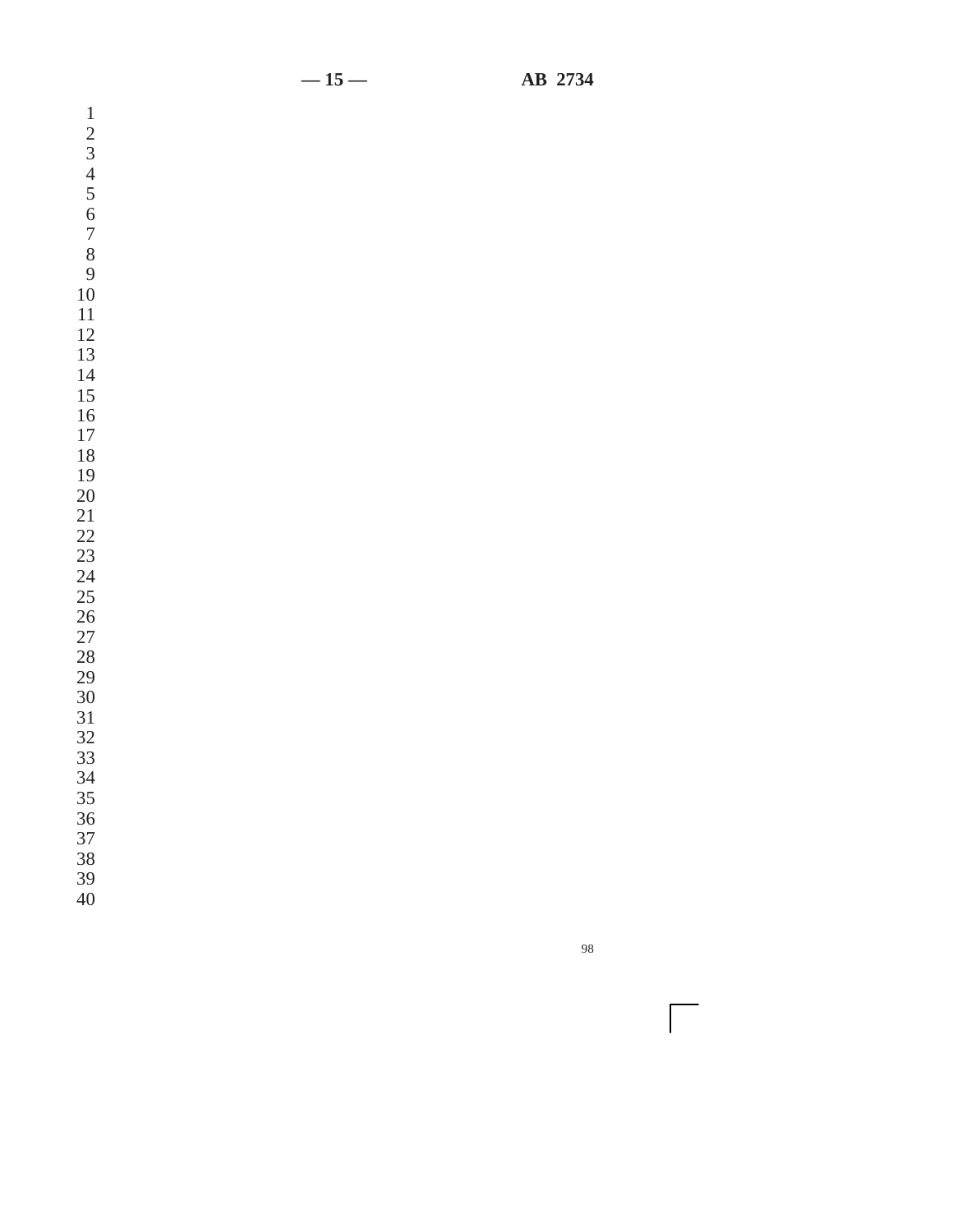*read:*

*article shall apply to all of the following:*

SEC. 3. *Section 65591.7 is added to the Government Code, to*

*65591.7. (a) Except as provided in subdivision (b), this*

*(1) All new and rehabilitated landscaping for public agency*

| 6              | projects and private developments that require a permit.             |
|----------------|----------------------------------------------------------------------|
| $\overline{7}$ | (2) Developer-installed landscaping in single-family and             |
| 8              | <i>multifamily projects.</i>                                         |
| 9              | (b) This article shall not apply to any of the following:            |
| 10             | (1) Homeowner-installed landscaping at single-family and             |
| 11             | <i>multifamily projects.</i>                                         |
| 12             | (2) Cemeteries.                                                      |
| 13             | (3) Registered historical sites.                                     |
| 14             | (4) Ecological restoration projects that do not require a            |
| 15             | permanent irrigation system.                                         |
| 16             | $(5)$ Mine-land reclamation projects that do not require a           |
| 17             | permanent irrigation system.                                         |
| 18             | $(6)$ Any project with a landscaped area that is less than 2,500     |
| 19             | square feet.                                                         |
| 20             | <i>SEC.</i> 4. Section 65592 of the Government Code is amended       |
| 21             | to read:                                                             |
| 22             | 65592. Unless the context requires otherwise, the <i>following</i>   |
| 23             | definitions used in this section govern the construction of this     |
| 24             | article:                                                             |
| 25             | (a) "Department" means the Department of Water Resources.            |
| 26             | (b) "Estimated total water use" means the annual total amount        |
| 27             | of water estimated to be needed to keep the plants in the landscaped |
| 28             | areas healthy, and is based upon factors that include, but are not   |
|                |                                                                      |

28 a 29 limited to, the local evapotranspiration rate, the size of the 30 landscaped area, the types of plants, and the efficiency of the 31 irrigation system.

32 33 evaporated from adjacent soil surfaces and transpired by plants 34 during a specific time. (c) ''Evapotranspiration'' means the quantity of water

35 36 mathematical calculation, involving measures of evaporation, 37 (d) ''Evapotranspiration adjustment factor'' means the types of plants, and irrigation efficiency that is used to determine

38 *numeric value that, when applied to reference evapotranspiration,*

39 *adjusts for plants and irrigation efficiency to yield* the amount of

40 water that needs to be applied to the landscape.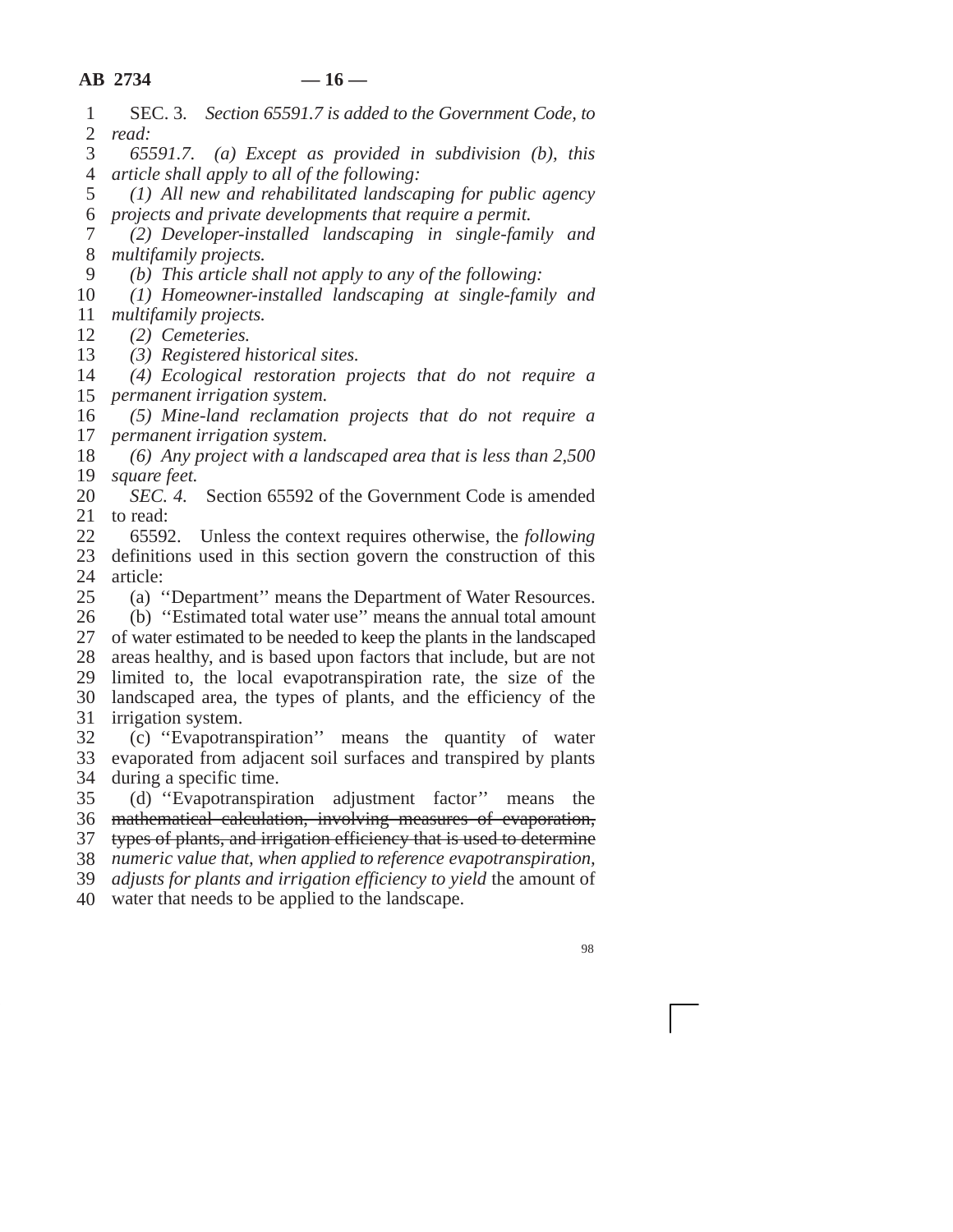1 (e) ''Local agency'' means any city, county, or city and county.

2 3 limit of annual applied water for the established landscaped area, 4 5 6 (f) ''Maximum applied water allowance'' means the upper based upon *the area's reference* evapotranspiration, the evapotranspiration adjustment factor, and the size of the landscaped area.

7 8 9 10 11 (g) *''Reference evapotranspiration'' means a standard measurement of environmental parameters that affect the water use of plants in a specific geographic location, derived from the evapotranspiration of a large field of four- to seven-inch tall, cool-season grass that is well-watered.*

12 13 14 15 16 17 18 19 20 21 *(h)* ''Updated water efficient landscape ordinance'' means an ordinance or resolution adopted by a local agency to address *for purposes that include, but are not limited to, the adoption of specific water use efficiency in new and rehabilitated landscapes at the time of installation to ensure* the efficient use of water in landscaping *those landscapes* that revises or updates the existing water efficient landscape ordinance, adopted by local agencies pursuant to Section 65595, that includes the provisions contained within the department's updated model water efficient landscape ordinance adopted pursuant to Section 65600.1.

22  $(h)$ 

23 24 *(i)* ''Water efficient landscape ordinance'' means an ordinance or resolution adopted by a local agency to address the efficient use

25 of water in landscaping.

26 SEC. 4.

27 28 read: *SEC. 5.* Section 65600.1 is added to the Government Code, to

29 30 31 32 33 34 65600.1. (a) Not later than January 1, 2004, the department, after holding a public hearing, shall adopt an update to the model local water efficient landscape ordinance that it developed pursuant to Section 65594, and shall adopt guidelines for the evaluation by the department of updated water efficient landscape ordinances adopted by local agencies.

35 36 recognize and promote the benefits of consistent local ordinances 37 38 (b) In updating the model ordinance, the department shall in areas having similar climatic, geological, or topographical conditions.

39 40 (c) *that can be used by a local agency or other interested parties to determine whether a new or updated water efficient*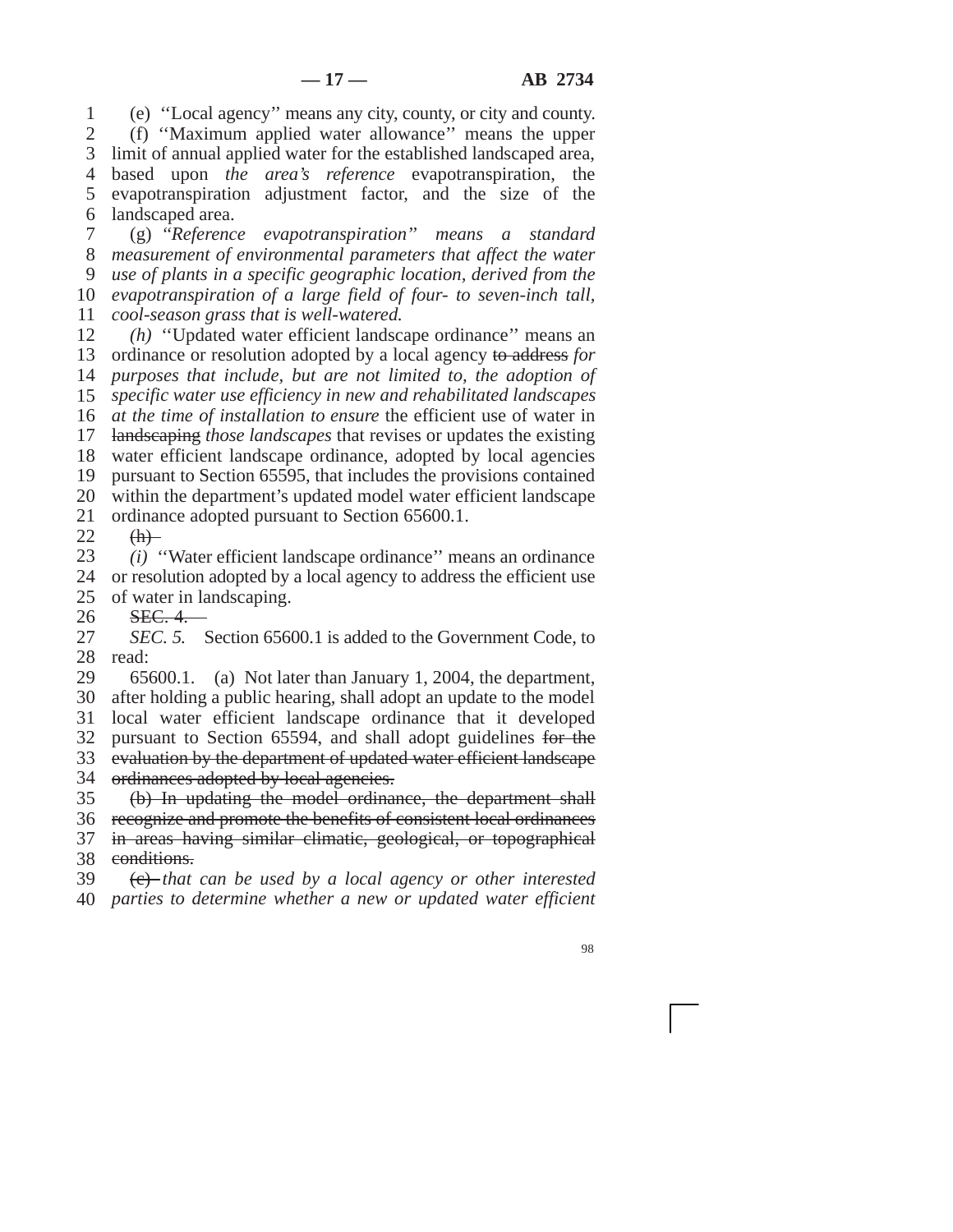1 2 *landscape ordinance is at least as effective as the model water efficient landscape ordinance adopted by the department.*

3 4 5 6 7 8 9 *(b)* Not later than January 31, 2004, the department shall distribute the updated model ordinance and the guidelines for the department's evaluation of updated water efficient landscape ordinances that are adopted by local agencies, to all local agencies *local agencies to determine the efficacy of their new or updated water efficient landscape ordinances, to all local agencies* and other interested parties.

10 SEC. 5.

11 12 13 14 15 16 17 18 19 20 21 22 23 *(c) Not later than January 1, 2008, and January 1, 2013, respectively, the department shall review the evapotranspiration adjustment factors established pursuant to paragraphs (1) and (2) of subdivision (a) of Section 65600.2. Each review shall consider the science, technology, and economics of ornamental landscape irrigation and shall incorporate appropriate public involvement of, at a minimum, the landscape industry, water agencies, and nonprofit environmental groups. Upon the completion of each review, the department may adopt and publish a different evapotranspiration adjustment factor that is not greater than a factor of 0.8 if the department finds that it is not feasible to achieve either of the specific factor values established in paragraphs (1) and (2) of subdivision (a) of Section 65600.2.*

24 25 *SEC. 6.* Section 65600.2 is added to the Government Code, to read:

26 27 65600.2. The model ordinance, adopted pursuant to Section 65594, shall be updated as follows:

28 (a) Revise the evapotranspiration adjustment factor to  $0.7$  after

29 five years and 0.6 after 10 years, except that the department is

30 directed to review the science and technology of ornamental

31 landscape irrigation prior to each of these statutory revisions, and,

32 after appropriate public involvement of, at a minimum, the

33 landscape industry, water agencies, and nonprofit environmental

34 groups, may adopt a different evapotranspiration adjustment

35 factor that is not lesser than the existing 0.8 factor if the department

36 finds that it is not feasible to achieve the statutory revisions, and

37 1.0 for irrigation with reclaimed water. *as follows:*

38 *(1) Effective January 1, 2010, the factor is 0.7, or that value*

39 *published by the department pursuant to subdivision (c) of Section*

40 *65600.1.*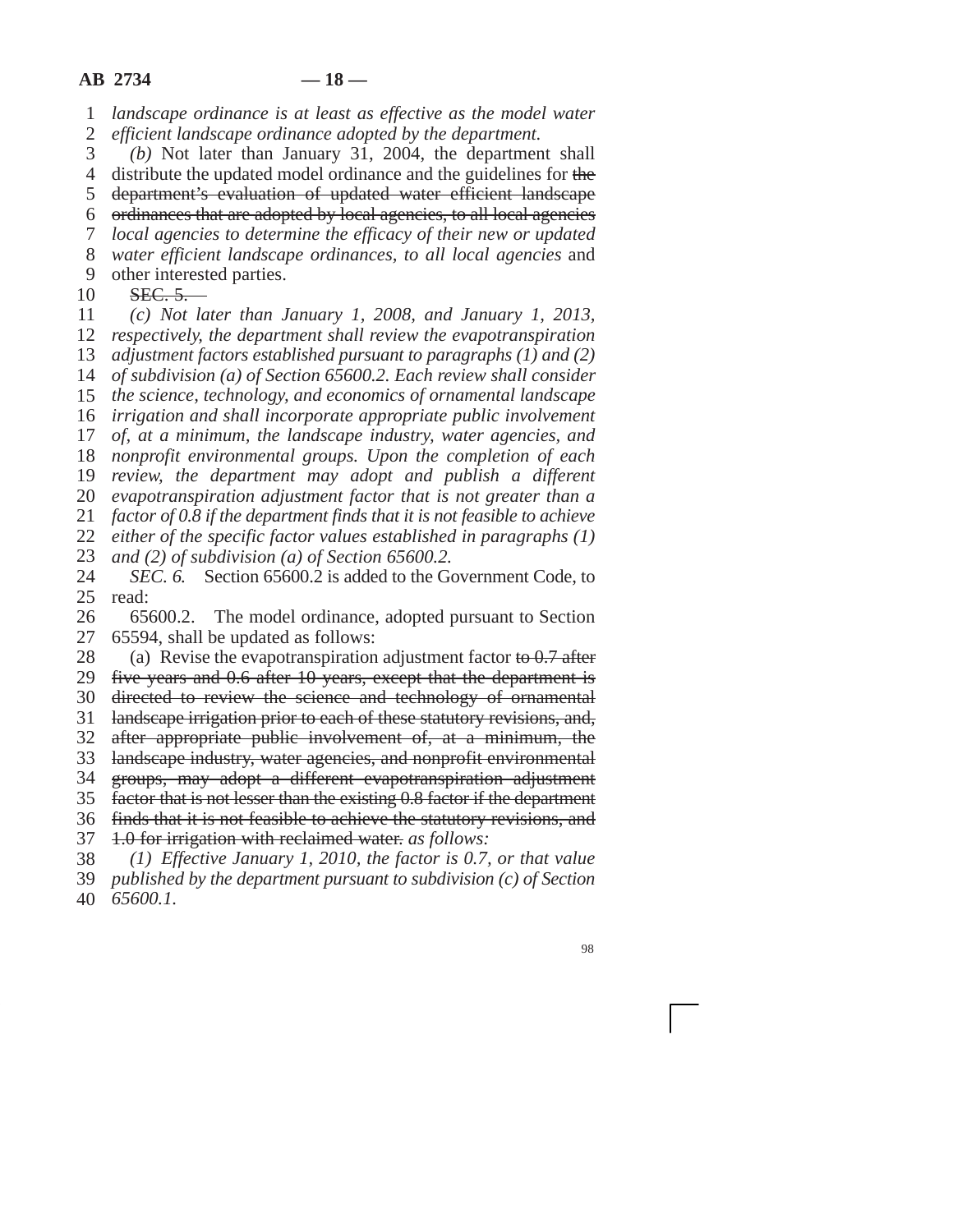1 2 3 *(2) Effective January 1, 2015, the factor is 0.6, or that value published by the department pursuant to subdivision (c) of Section 65600.1.*

4 *(3) The factor is 1.0 for irrigation with reclaimed water.*

5 6 7 8 9 (b) Clarify that estimated total water use and maximum applied water allowance include any replacement water for evaporation from landscape features that use ornamental or recreational water, including, but not limited to, ponds, fountains, pools, and spas, within the landscaped area.

10 SEC. 6.

11 12 *SEC. 7.* Section 65600.3 is added to the Government Code, to read:

13 14 15 16 17 18 65600.3. (a) Except as provided in subdivision (b), by January 1, 2005, a local agency shall adopt an *a new or* updated water efficient landscape ordinance that, at a minimum, meets the standards set forth in *is at least as effective as* the updated model water efficient landscape ordinance adopted by the department pursuant to Section 65600.1.

19 20 21 22 23 24 25 26 27 28 29 30 (b) If by January 1, 2005, a local agency has not  $u$  pedated its *adopted a new or updated* water efficient landscape ordinance, the updated model water efficient landscape ordinance adopted by the department pursuant to subdivision (a) of Section 65600.1 shall take effect for that local agency on January 1, 2005, and shall be enforced by the local agency and have the same force and effect as if adopted by that local agency. (c) For local agencies that update their own water efficient landscape ordinances prior to January 1, 2005, the ordinance shall be submitted to the department, within 15 days of adoption by the local agency, for an evaluation of the updated water efficient landscape ordinance for consistency with, and equivalency to, the

31 32 33 34 35 36 37 *(c) Those local agencies that adopt a new or updated water efficient landscape ordinance prior to January 1, 2005, may seek technical assistance from the department by requesting the department to review and provide comment on the new or updated water efficient landscape ordinance to make a determination that it is at least as effective as the* updated model water efficient landscape ordinance, pursuant to the guidelines established under

38 subdivision (a) of Section 65600.1.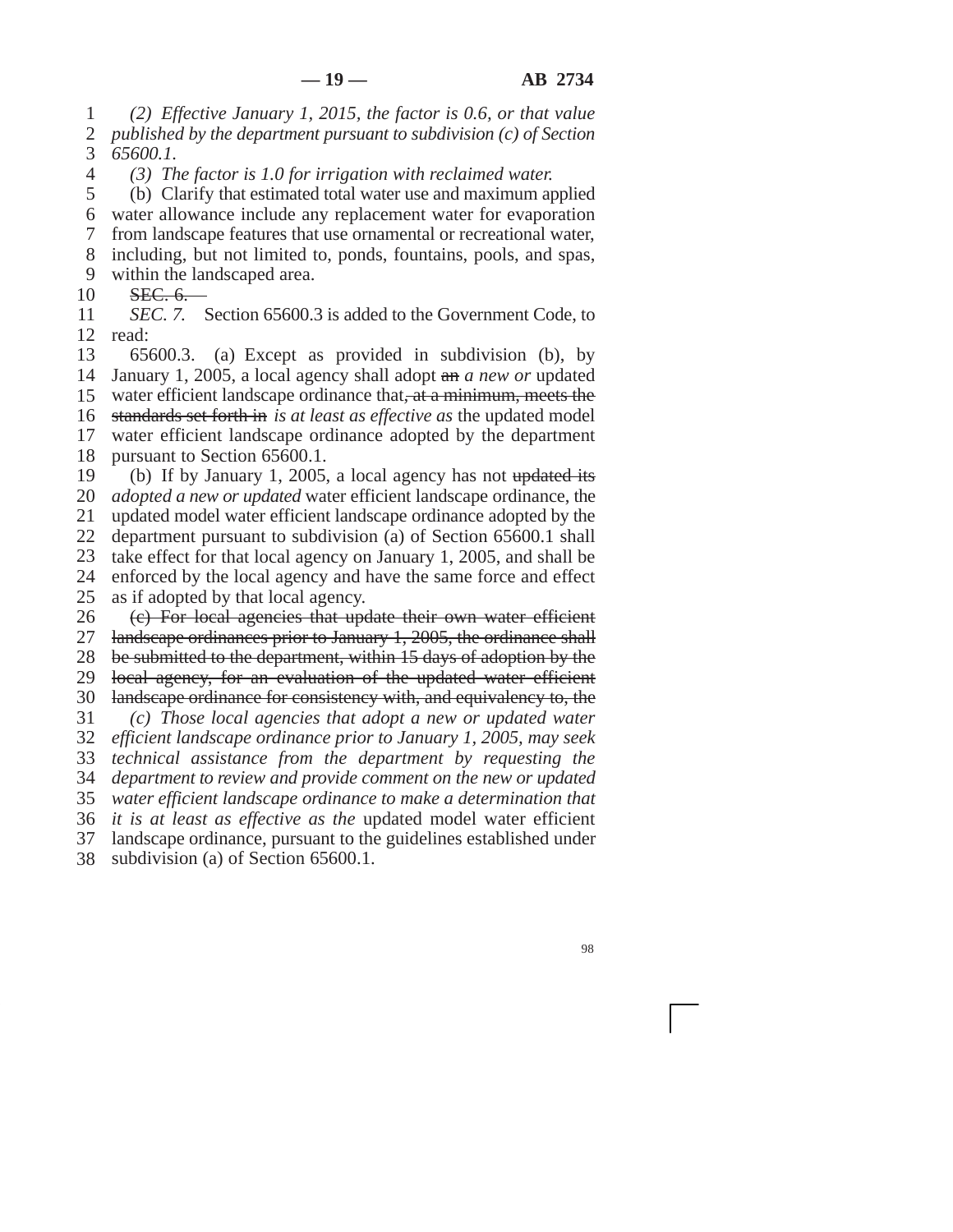1 2 3 4 5 6 7 8 9 10 11 12 13 14 15 16 17 18 19 20 21 22 23 24 25 26 27 28 29 30 (d) Compliance with the requirements of a local updated water efficient landscape ordinance may be undertaken pursuant to paragraph (1) or (2), as follows: (1) Local agencies and water service providers shall verify that *(1) (A) Local agencies shall verify that* the installation of landscapes comply with the updated ordinance. If the local agency or water service provider determines that the landscaped area does not comply with the updated ordinance, it may specify a compliance plan for conformance with the applicable updated ordinance. If the owner fails to implement the compliance plan within 90 days, the local agency or water service provider may assess a surcharge to that water service account until the landscape complies with the updated ordinance. Local agencies and water service providers shall conduct periodic *Local agencies shall conduct periodic* monitoring of landscapes to ensure compliance with the updated ordinance. (2) Local agencies and water service providers shall verify that an irrigation meter used exclusively for outdoor irrigation has been installed in landscapes as a condition of certification. The water *(B) If the local agency fails to conduct the activities required in subparagraph (A), then the water service provider, if it is a different government entity than the local agency, may undertake the activities required in subparagraph (A). That water service provider shall provide at least 60 days notice to the local agency that it intends to exercise the authority provided in this subparagraph. (C) If the owner fails to implement the compliance plan within 90 days, the local agency, or the water service provider if it is undertaking the activities of this paragraph pursuant to subparagraph (B), may assess a surcharge to that water service*

31 32 33 34 35 36 37 38 39 40 *account until the landscape complies with the updated ordinance. (2) Local agencies or the water service providers, if the water service provider is a different government entity than the local agency, shall verify that an irrigation meter used exclusively for outdoor irrigation of landscapes subject to the water efficient landscapes ordinance has been installed in landscapes. The water* service provider for that landscape may determine a water budget for that landscape based on the updated ordinance. In order to ensure compliance with the water budget, the water service provider may take appropriate actions, including but not limited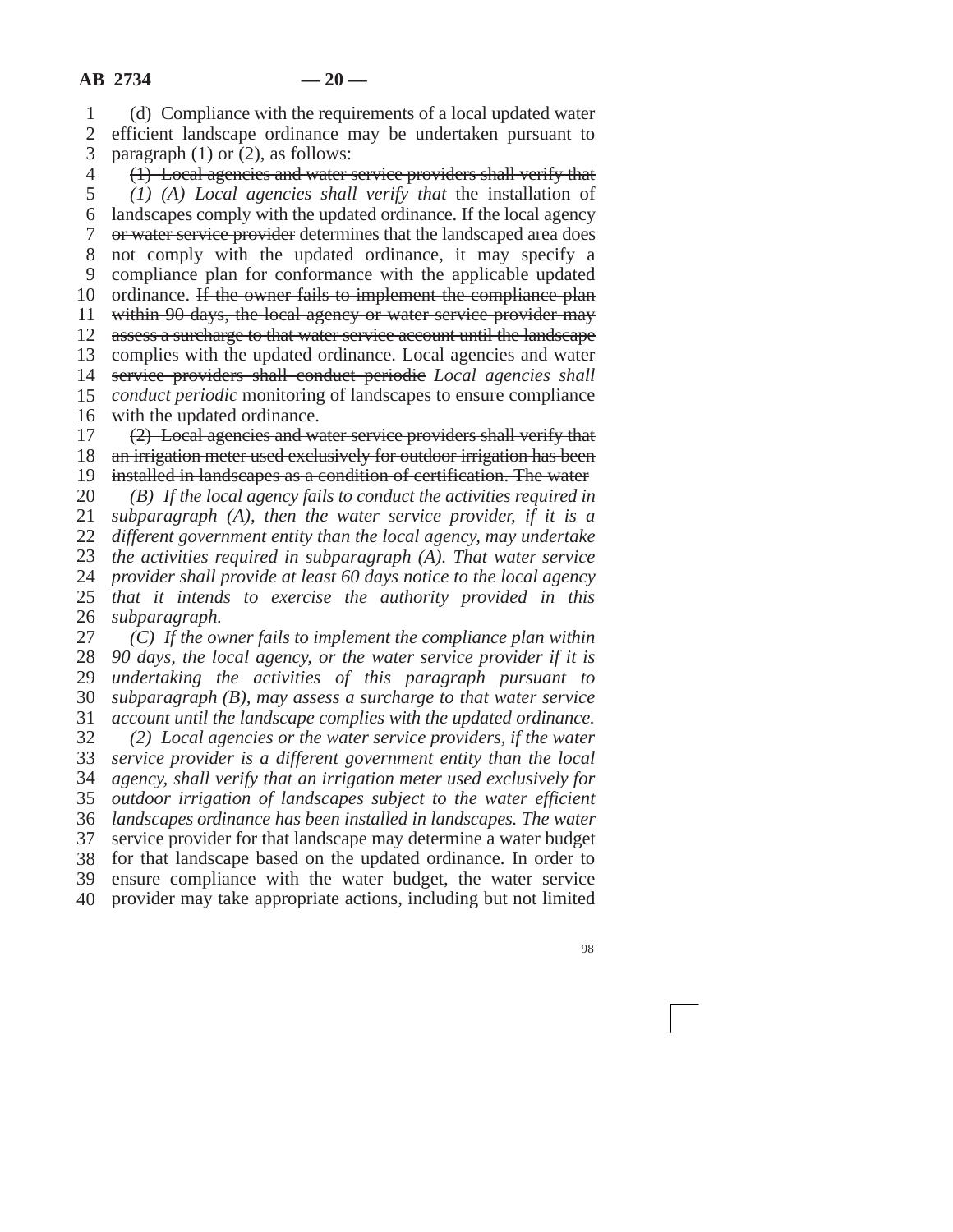1 2 to, imposition of surcharges, incentives, education, site visits, and provision of technical assistance.

3 SEC. 7.

4 5 *SEC. 8.* Section 65600.4 is added to the Government Code, to read:

6 7 8 65600.4. The department shall establish by January 1, 2006, and update not less frequently than every five years thereafter, the following documents:

9 10 11 (a) A directory of the updated water efficient landscape ordinances adopted by local agencies prior to January 1, 2005, pursuant to subdivision (c) of Section 65600.3.

12 13 14 (b) A directory of the updated water efficient landscape ordinances of local agencies adopted pursuant to subdivision (b) of Section 65600.3.

15 16 17 (c) The department shall retain all local updated water efficient landscape ordinances adopted by local agencies and submitted to the department pursuant to subdivision (c) of Section 65600.3.

18 SEC. 8.

19 20 read: *SEC. 9.* Section 65600.5 is added to the Government Code, to

21 65600.5. (a) If, by January 1, 2005, any local agency is not

22 23 either enforcing the updated model water efficient landscape ordinance adopted pursuant to subdivision (b) of Section 65600.3

24 or has not adopted its own updated ordinance that has been

25 determined by the department, pursuant to subdivision (c) of

26 Section 65600.3, to be consistent with, and equivalent to the

27 updated model ordinance, the local agency shall be ineligible to

28 receive funding pursuant to Division 24 (commencing with

29 Section 78500) of the Water Code, Division 26 (commencing with

30 Section 79000) of the Water Code, or Chapter 1.692 (commencing

31 with Section 5096.300) of Division 5 of the Public Resources

32 Code, until an updated ordinance is submitted and approved by the

33 34 department pursuant to this article or the updated model ordinance is being enforced by the local agency.

35 (b) If the local agency, or any department or agency thereof, is

36 a provider of water service and the local agency is not either

37 enforcing the updated model water efficient landscape ordinance

38 adopted pursuant to subdivision (b) of Section 65600.3 or has not

39 adopted its own updated ordinance which has been determined by

40 the department, pursuant to subdivision (c) of Section 65600.3, to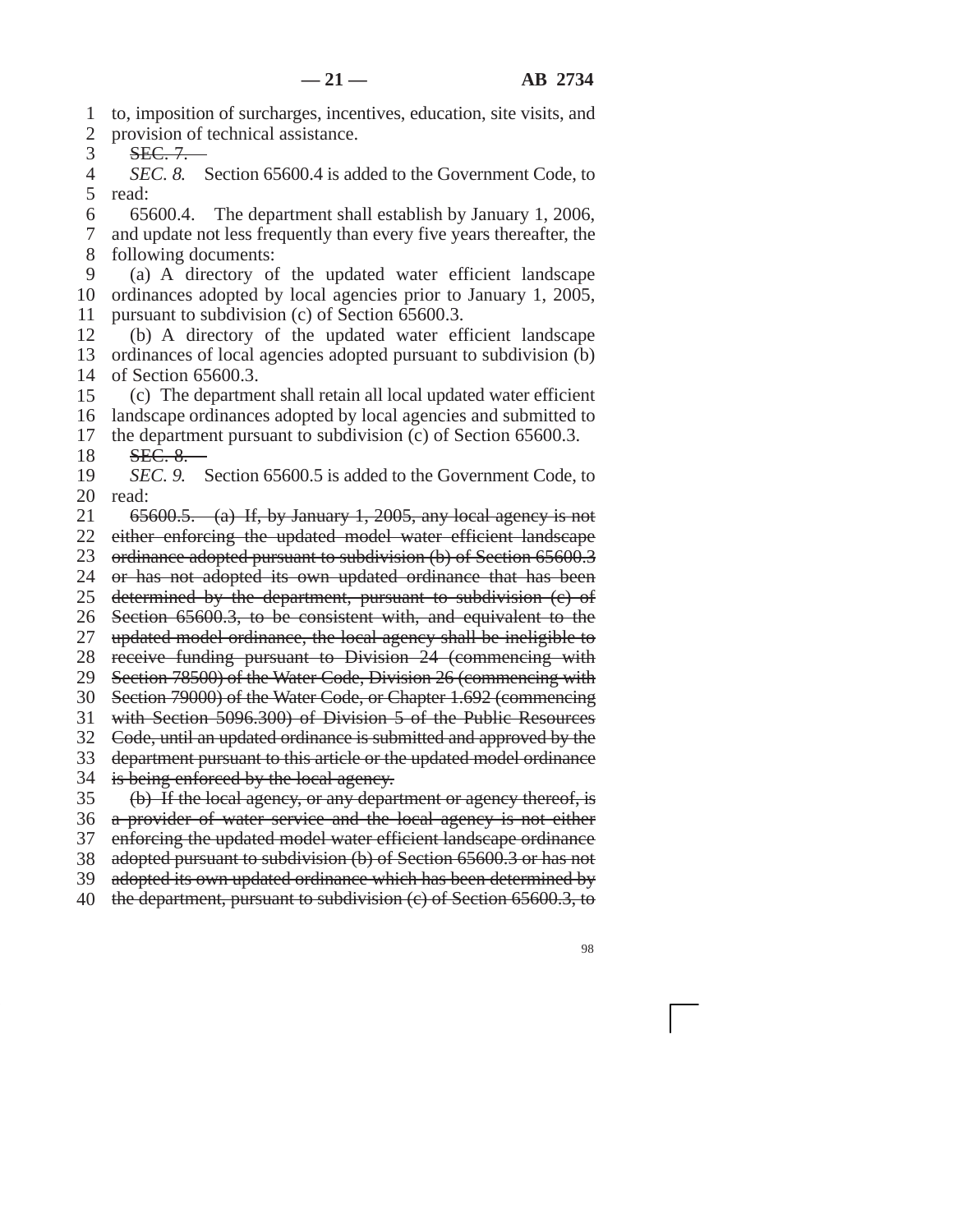1 be consistent with and equivalent to the updated model ordinance,

2 the local agency shall be ineligible to receive funding pursuant to

3 Division 24 (commencing with Section 78500) of the Water Code,

4 Division 26 (commencing with Section 79000) of the Water Code,

5 Chapter 1.692 (commencing with Section 5096.300) of Division

6 5 of the Public Resources Code, or receive drought assistance from

7 the state, until an updated ordinance is submitted and approved by

8 the department pursuant to this article or the updated model

9 ordinance is being enforced by the local agency.

#### 10 SEC. 9.

11 12 13 14 15 16 17 18 19 20 21 22 23 24 25 26 27 28 29 30 31 32 33 34 35 36 *65600.5. (a) If by July 1, 2004, a local agency is either enforcing the updated model water efficient landscape ordinance adopted pursuant to subdivision (b) of Section 65600.3 or has adopted its own new or updated ordinance that has been determined by the department, pursuant to subdivision (c) of Section 65600.3, to be at least as effective as the updated model ordinance, the local agency shall be eligible for priority consideration by the California Infrastructure and Economic Development Bank, and for priority consideration for funding pursuant to Division 24 (commencing with Section 78500) and Division 26 (commencing with Section 79000) of the Water Code to the extend consistent with those divisions, when seeking funding for local capital improvement and other infrastructure projects. No provision in this chapter shall affect the allocation of per capita funds to the local government entities pursuant to Section 5096.332 or Section 5096.333 of the Public Resources Code. (b) If the local agency, or any department or agency thereof, is a provider of water service and the local agency is, by July 1, 2004, either enforcing the updated model water efficient landscape ordinance adopted pursuant to subdivision (b) of Section 65600.3 or has adopted its own new or updated ordinance that has been determined by the department, pursuant to subdivision (c) of Section 65600.3, to be at least as effective as the updated model ordinance, the local agency shall be eligible for priority consideration by the California Infrastructure and Economic Development Bank and for priority consideration for funding*

37 *pursuant to Division 24 (commencing with Section 78500) and*

38 *Division 26 (commencing with Section 79000) of the Water Code*

39 *to the extent consistent with those divisions, when seeking funding*

40 *for local capital improvement and other infrastructure projects.*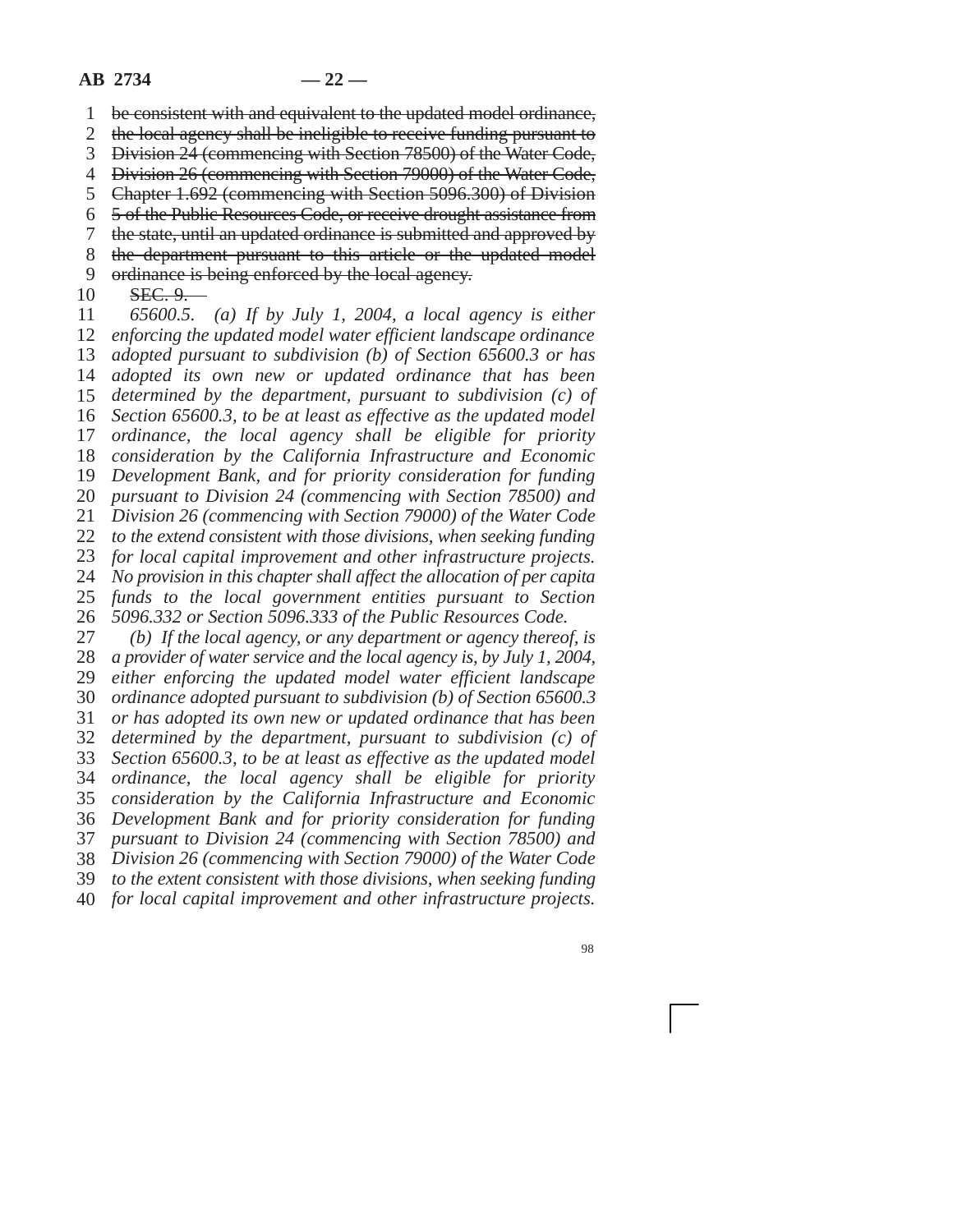1 2 *No provision in this chapter shall affect the allocation of per capita funds to local government entities pursuant to Section 5096.332 or*

3 *Section 5096.333 of the Public Resources Code.*

4 5 *SEC. 10.* Chapter 2.5 (commencing with Section 17929) is added to Part 1.5 of Division 13 of the Health and Safety Code, to

6 7 8 9 10 11 12 13 14 15 16 17 18 19 20 *with this* chapter. The statement shall be either included in the 21 22 23 24 25 26 27 28 29 30 31 32 33 read: CHAPTER 2.5. WATER-EFFICIENT PLUMBING FIXTURE RETROFIT PROGRAM 17929. (a) On and after July 1, 2004, every transferor of commercial or industrial property, and on and after July 1, 2005, every transferor of residential property using water in urinals, water closets *toilets*, or showerheads, or any combination of these devices, shall deliver to the transferee, as soon as practicable prior to the transfer of title, a written statement that *all these devices installed within the property are* conservation devices, as prescribed in subdivision (b) of Section 17929.1, are installed in all fixtures in the property, in compliance with this *in compliance* receipt for deposit in a real estate transaction, an addendum attached there to included in the form for disclosure prescribed by Section 1102.6 of the Civil Code, or a separate document. At the discretion of the transferor, compliance with this chapter may be included as a condition of the close of escrow, and the costs of compliance may be paid from the proceeds of sale for completion of the work required. In no event shall the transferor be relieved of the obligation of providing a written statement that the fixtures comply with this chapter. (b) Any violation of this section or Section 17929.1 is an infraction punishable by a maximum fine of two hundred fifty dollars (\$250) for each offense. (c) This section does not apply to any of the following:

34 35 36 37 38 (1) Transfers that are required to be preceded by the furnishing to a prospective transferee of a copy of a public report pursuant to Section 11018.1 of the Business and Professions Code and transfers which can be made without a public report pursuant to Section 11010.4 of the Business and Professions Code.

39 40 (2) Transfers pursuant to court order, including, but not limited to, transfers ordered by a probate court in administration of an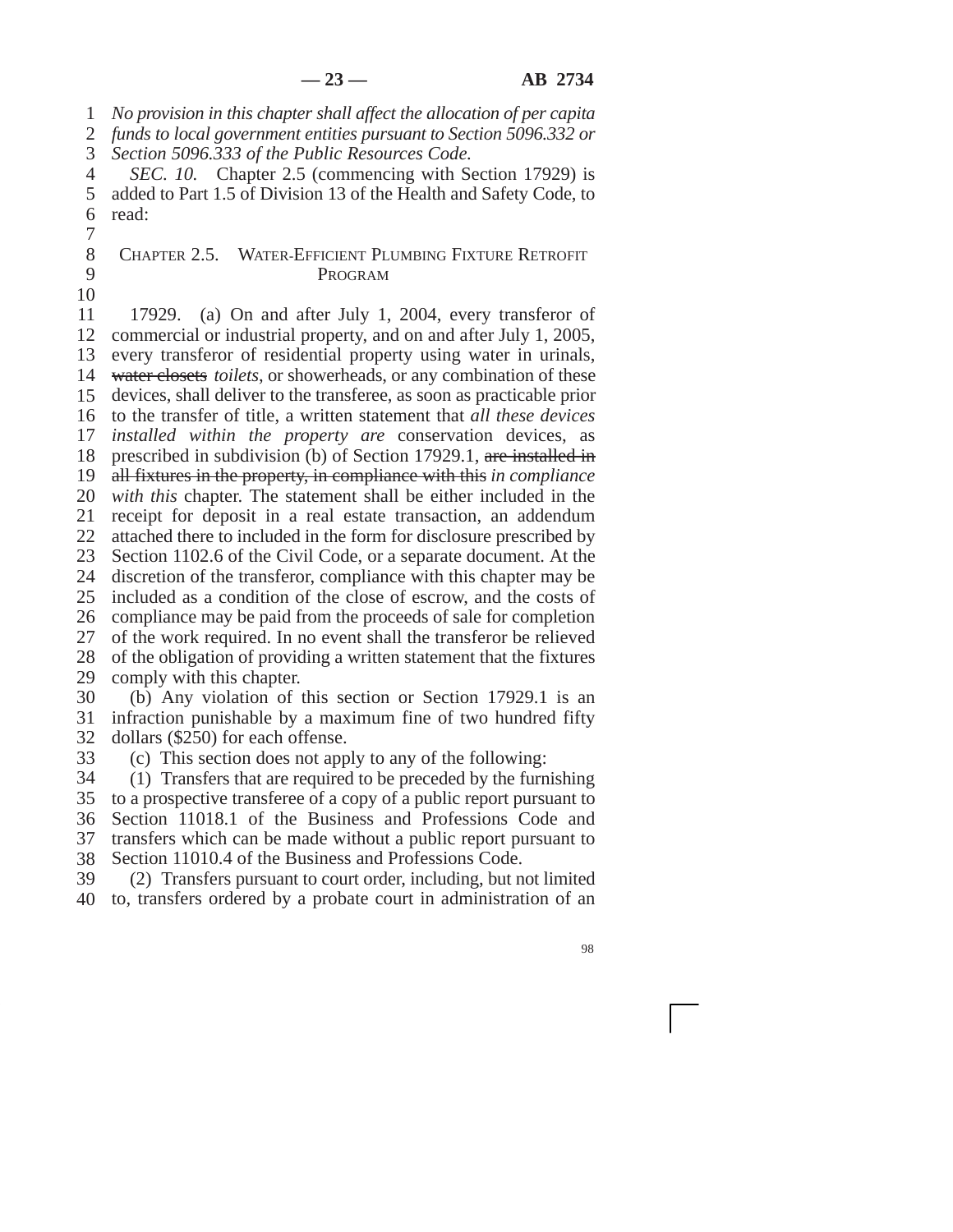1 estate, transfers pursuant to a writ of execution, transfers by any

2 foreclosure sale, transfers by a trustee in bankruptcy, transfers by

3 4 eminent domain, and transfers resulting from a decree for specific performance.

5 6 7 8 9 10 11 (3) Transfers to a mortgagee by a mortgagor or successor in interest who is in default, transfers to a beneficiary of a deed of trust by a trustor or successor in interest who is in default, transfers by any foreclosure sale after default, in an obligation secured by a mortgage, and transfers by a sale under a power of sale or any foreclosure sale under a decree of foreclosure after default in an obligation.

12 13 (4) Transfers by a fiduciary in the course of the administration of a decedent's estate, guardianship, conservatorship, or trust.

14 (5) Transfers from one coowner to one or more other coowners.

15 16 (6) Transfers made to a spouse, or to a person or persons in the lineal line of consanguinity of one or more of the transferors.

17 (7) Transfers between spouses resulting from a decree of

18 19 dissolution of marriage or a decree of legal separation or from a property settlement agreement incidental to a decree.

20 21 22 23 24 17929.1. (a) No transferor of residential, commercial, or industrial property subject to this chapter shall provide the transferee with confirmation of compliance with the requirements of this chapter unless the conservation devices described in subdivision (b) have been installed.

25 26 27 28 29 30 31 32 33 34 35 36 37 38 39 40 (b) Low consumption water closets *For the purposes of this chapter, ''conservation devices'' mean low consumption toilets* and associated flushometer valves, if any, that use no more than an average of 1.6 gallons per flush, urinals and associated flushometer valves, if any, that use no more than an average of one gallon per flush, and showerheads, if any, that use no more than an average of 2.5 gallons per minute at 80 psi *a flowing water pressure of 80 pounds per square inch*. This requirement, however, does not apply to blow-out water closets and associated flushometer valves. 17929.2. If the transferor fails to comply with subdivision (a) of Section 17929, the transferee shall install the conservation devices, as prescribed in subdivision (b) of Section 17929.1, within 90 days. Any transferor who fails to comply with the requirements of this chapter is liable to the transferee in the amount of five hundred dollars (\$500) for each water device listed in subdivision (b) of Section 17929.1 that does not comply with this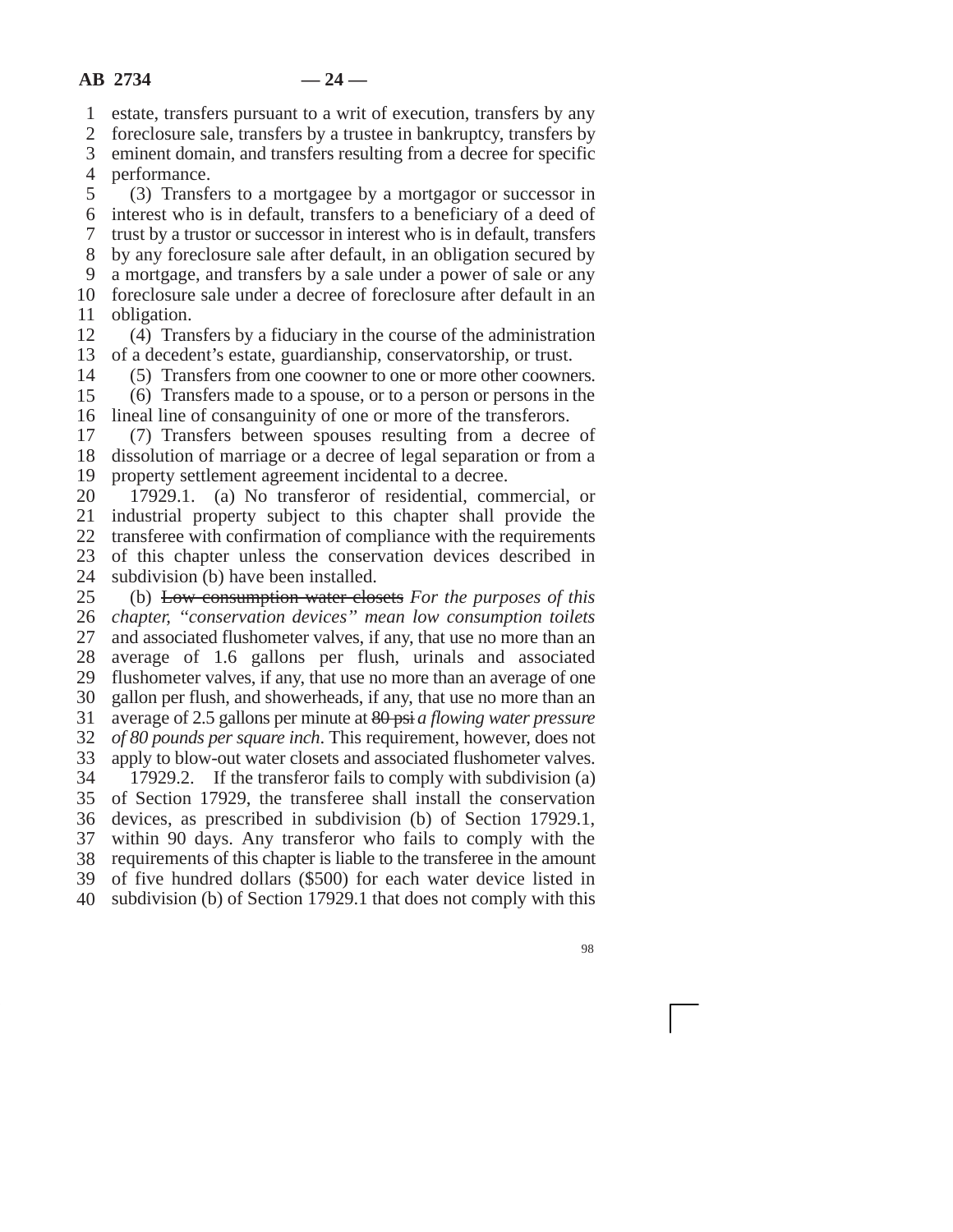1 chapter at the time of transfer, or the actual costs of the transferee

2 to comply with this chapter, whichever amounts are greater.

3 4 5 6 7 8 9 10 11 12 13 14 15 (b) No liability shall arise, nor any action be brought or maintained against, any agent of any party to a transfer of title, including any person or entity acting in the capacity of an escrow, for any error, inaccuracy, or omission relating to the disclosure required to be made by a transferor pursuant to this chapter. However, this subdivision does not apply to a licensee, as defined in Section 10011 of the Business and Professions Code, where the licensee participates in the making of the disclosure required to be made pursuant to this chapter with actual knowledge of the falsity of the disclosure. Except as otherwise provided in this section, this section shall not be deemed to create or imply a duty upon a licensee or upon any agent of any party to a transfer of title, including any person or entity acting in the capacity of an escrow,

16 to monitor or ensure compliance with this chapter.

17 18 19 20 17929.3. This chapter does not preempt any actions of cities, counties, or districts that prescribe water conservation requirements that will result in greater savings of water than those provided for in this chapter.

21 22 estate salesperson, whether representing a transferor or transferee, 23 24 25 26 17929.4. Any real estate agent, real estate broker, or real or both, involved in the transfer of title to property subject to this chapter, shall give written notice to the transferee and transferor of the requirements of this chapter prior to the transfer of title to the property.

27 28 17929.5. A transfer of title is not invalidated on the basis of a failure to comply with this chapter.

29 SEC. 10.

30 31 *SEC. 11.* Section 6356.4 is added to the Revenue and Taxation Code, to read:

32 33 34 35 6356.4. (a) There are exempted from the taxes imposed by this part that *the* gross receipts from the sale in this state of, and the storage, use, or other consumption in this state of, energy efficient clothes washers.

36 37 (b) For purposes of this section, ''energy efficient'' means that the appliance meets or exceeds the applicable ENERGY STAR

38 efficiency requirements developed by the United States

39 Environmental Protection Agency and the United States

40 Department of Energy.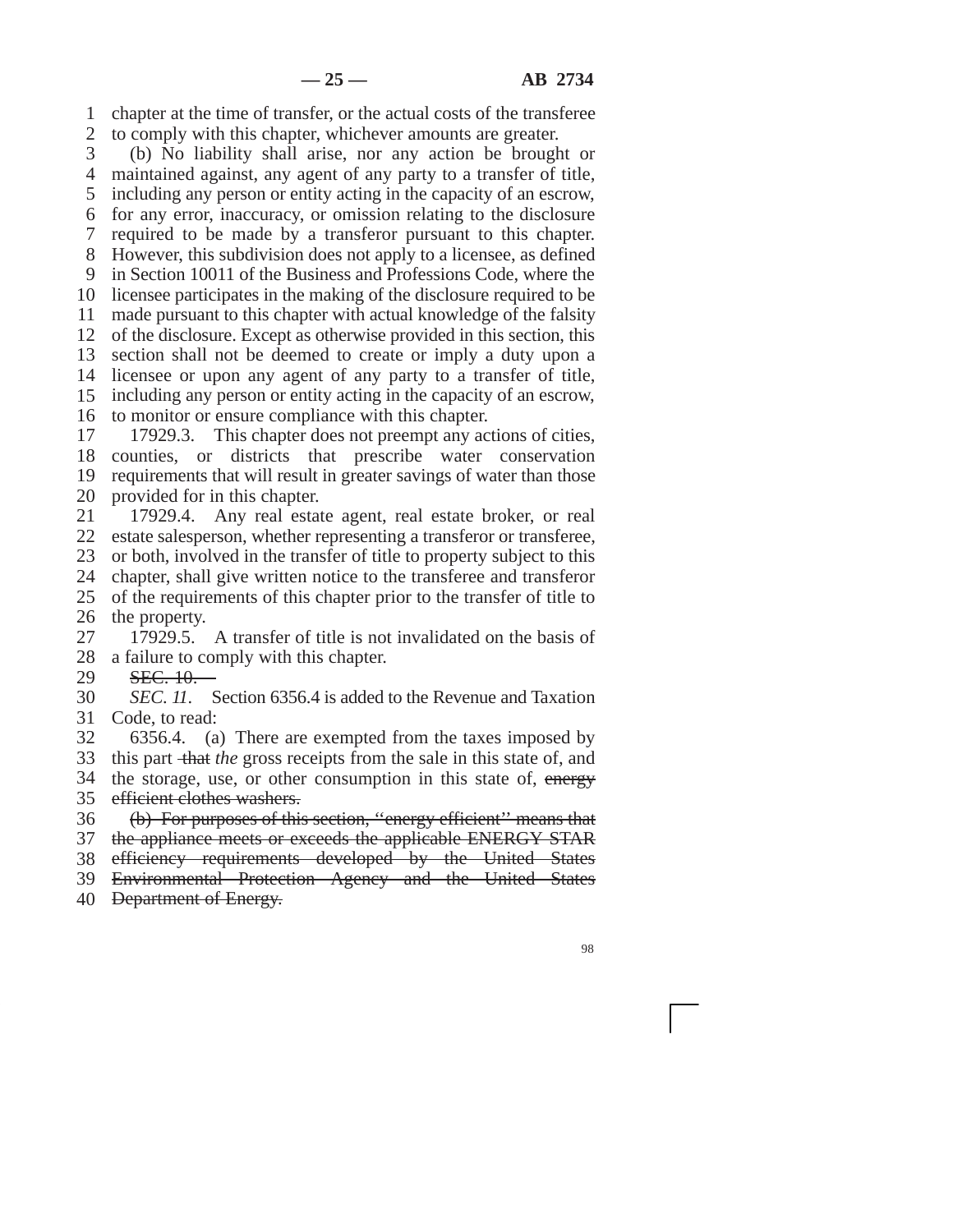#### **AB 2734 — 26 —**

1 2 3 4 5 6 7 8 9 10 11 12 13 14 15 16 17 18 19 20 21 22 23 24 25 26 27 28 29 30 31 32 33 34 35 36 37 38 SEC. 11. By February 28, 2003, the State Water Resources Control Board shall submit to the Legislature a progress report regarding the development of a framework and process to certify the implementation of best management practices for urban water conservation by urban water agencies. This report shall also contain recommendations regarding the implementation of a certification program and an analysis of its budget implications. This report shall rely upon existing data and information, to the greatest extent possible, and shall be prepared in consultation with CALFED agencies, the California Urban Water Conservation Council, and other interested parties. The report shall be consistent with the CALFED Bay-Delta Program Record of Decision dated August 28, 2000, and shall recognize the linkages between the water use-efficiency program and the other 11 CALFED program elements within the four CALFED problem areas. SEC. 12. Notwithstanding Section 2230 of the Revenue and Taxation Code, no appropriation is made by Section 10 of the act adding this section and the state may not reimburse any local agency for any sales and use tax revenues lost by it under Section 10 of the act adding this section. SEC. 13. *new water- and energy-efficient clothes washers from July 1, 2003, to December 21, 2006, inclusive. (b) (1) This section shall become operative only if a resources bond measure is approved by the voters at a statewide election from which funds may be available to fully offset the loss of sales tax revenue deposited in the General Fund as a result of the exemption provided in subdivision (a). (2) This section shall become inoperative for any period for which the Secretary of Resources finds and declares that substantial customer incentives, including, but not limited to, rebates and vouchers, to encourage the purchase of water- and energy-efficient clothes washers are not being offered by public utilities or water purveyors, as defined in Section 512 of the Water Code, or both, to at least 65 percent of all California households. (c) For the purposes of this section, the following definitions apply: (1) ''Substantial customer incentives'' means incentives with a retail value of at least one hundred and fifty dollars (\$150).*

39 40 *(2) ''Water- and energy-efficient clothes washers'' has the same meaning as provided in subdivision (b) of Section 17138.*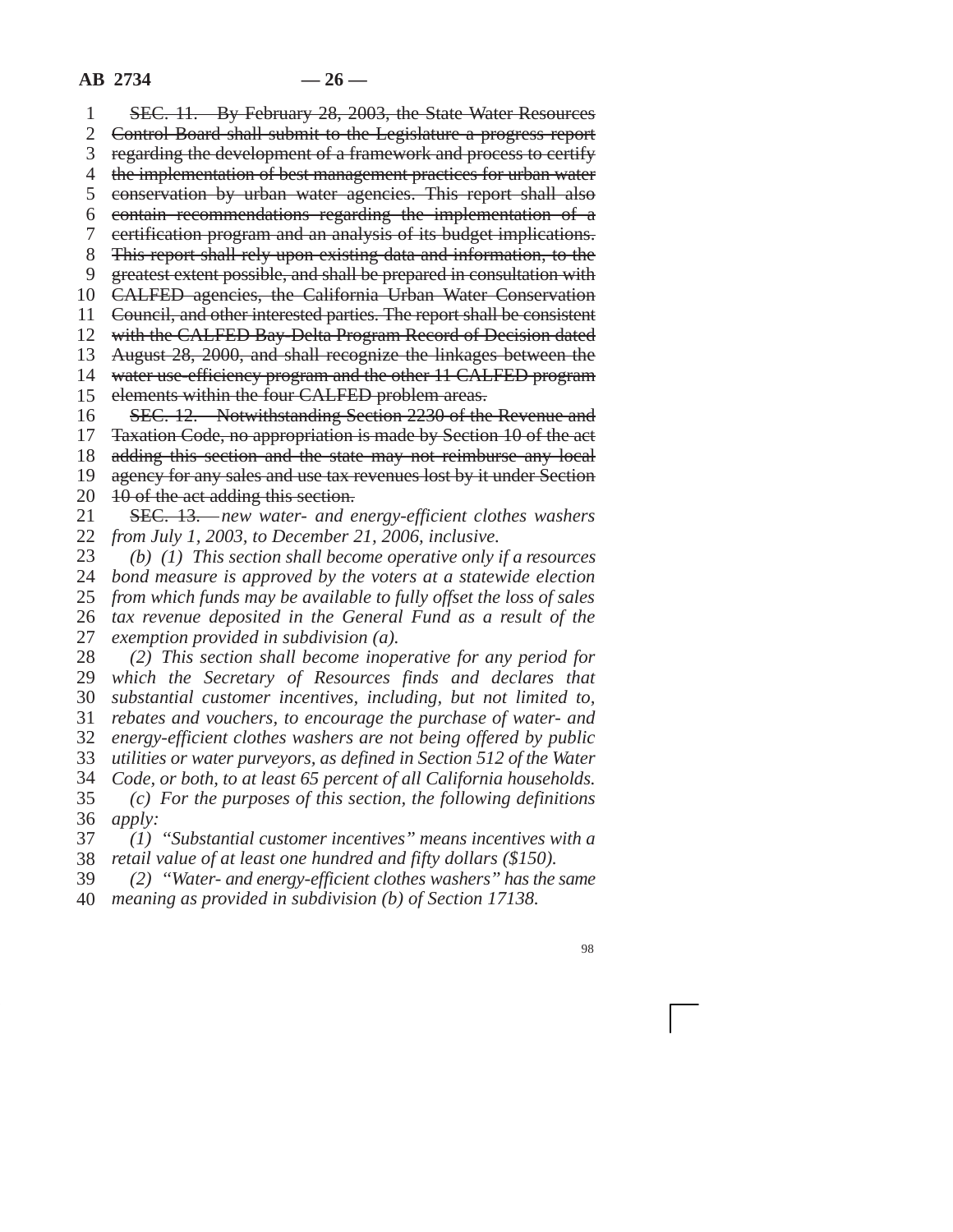1 2 3 4 5 6 7 8 9 10 11 12 13 14 15 16 17 18 19 20 21 22 23 24 25 26 27 *(d) Notwithstanding any provision of the Bradley-Burns Uniform Local Sales and Use Tax Law (Part 1.5 (commencing with Section 7200)) or the Transactions and Use Tax Law (Part 1.6 (commencing with Section 7251)), the exemption established by this section shall not apply with respect to any tax levied by a county, city, or district pursuant to, or in accordance with, either of those laws or with respect to any tax imposed by Section 6201.2 or by Section 35 of Article XIII of the California Constitution. (e) This section shall remain in effect only until January 1, 2007, and as of that date is repealed, unless a later enacted statute, that is enacted before January 1, 2007, deletes or extends that date. SEC. 12.* No reimbursement is required by this act pursuant to Section 6 of Article XIII B of the California Constitution for certain costs that may be incurred by a local agency or school district because in that regard this act creates a new crime or infraction, eliminates a crime or infraction, or changes the penalty for a crime or infraction, within the meaning of Section 17556 of the Government Code, or changes the definition of a crime within the meaning of Section 6 of Article XIII B of the California Constitution. However, notwithstanding Section 17610 of the Government Code, if the Commission on State Mandates determines that this act contains other costs mandated by the state, reimbursement to local agencies and school districts for those costs shall be made pursuant to Part 7 (commencing with Section 17500) of Division 4 of Title 2 of the Government Code. If the statewide cost of the claim for reimbursement does not exceed one million dollars

28 (\$1,000,000), reimbursement shall be made from the State

29 Mandates Claims Fund.

O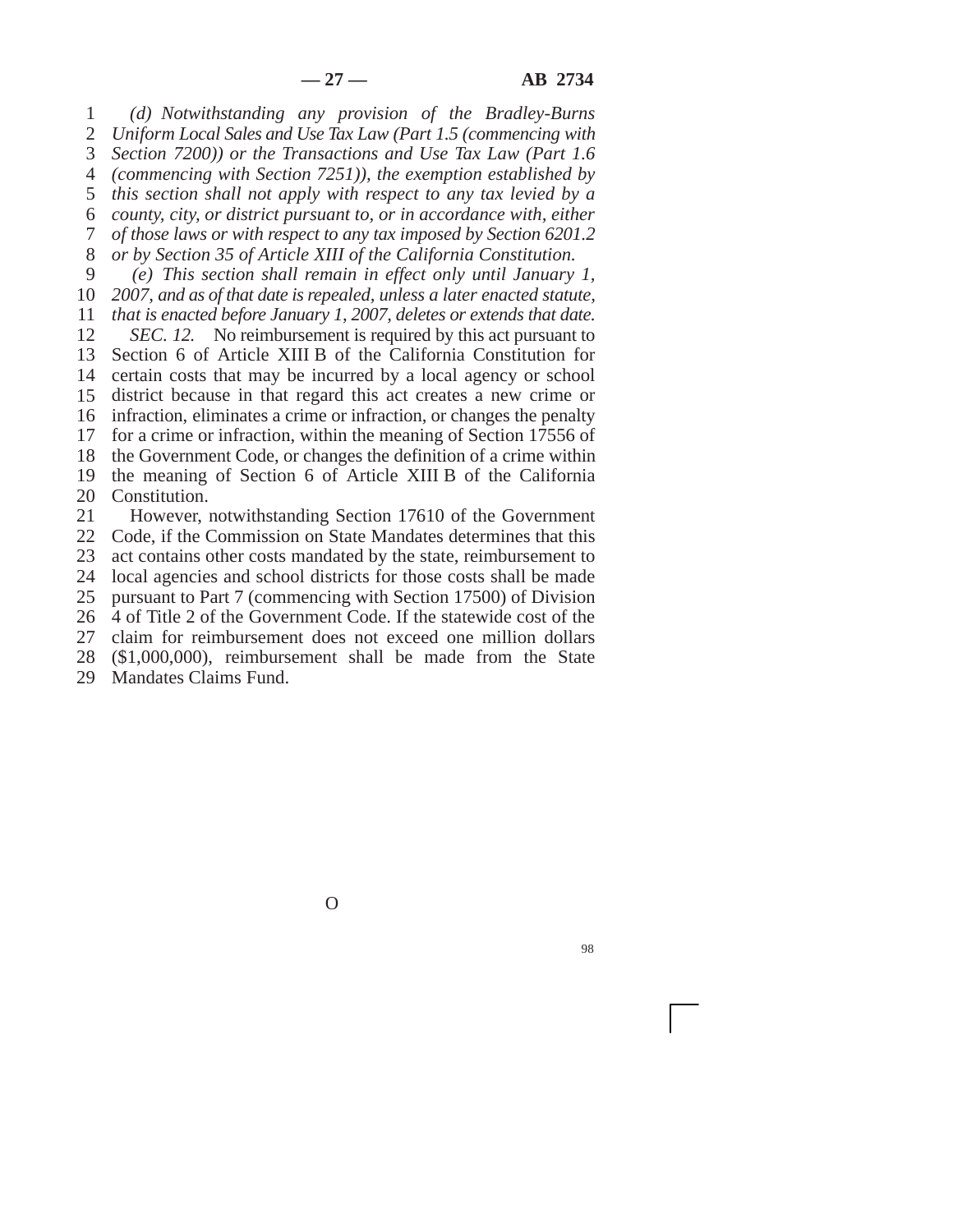<span id="page-29-0"></span> $\frac{1}{2} - \sqrt{2} \delta$ 

*MWD* METROPOLITAN WATER DISTRICT OF SOUTHERN CALIFORNIA

 $7 - 3$ 

January 26, 1993

- (Water Problems Committee--Action)  $\dddot{\theta}$ . Board of Directors (Finance and Insurance Committee--Information)
- From: General Manager
- Subject: Landscape Conservation Program

#### Report

The California Urban Water Conservation Best Management Practices (BMP) pertaining to landscape (BMPs 1, 5, 6, and 12) require that water agencies: implement landscape water audits; provide guidelines, information, and incentives for installation of more-efficient landscapes; and enact and implement landscape water conservation ordinances. This letter contains staff's proposal for a landscape program for Metropolitan and its member agencies.

The proposed program is based on the following premises: 1) the landscape industry is a complex, multi-faceted industry; 2) human behavior is probably the most significant controlling factor in outside water use; 3) we have no reliable quantification of landscape water use; 4) water audit effectiveness is unproven; 5) many member agencies and most subagencies lack sufficient staff to accomplish landscape BMPs; 6) within Metropolitan's service area, there is no entity other than Metropolitan that can provide the regional coordination required to achieve effective landscape water conservation; and 7) significant, permanent landscape water conservation will not be achieved by quick fixes.

The proposed program includes the following components: 1) an intern pilot project for low-cost residential water audits of high water users; 2) promotional programs to support regional of high water users, z, promotional programs to support regional gardens empnasizing dry-ciimate iandscape and co-participati<br>legel contests emens water users to identify, and is i local contests among water users to identify, publicize, and promote award-winning examples of dry-climate landscape; 3) educational programs to target different groups affecting landscape water use, namely landscape architects, irrigation designers, landscape contractors, gardeners, nurserymen, and municipal organizations and governing bodies; 4) software development to permit landscape architects and irrigation designers to easily implement AB 325, the Model Water Efficient Landscape Ordinance; 5) research programs will also be developed<br>to: a) determine water use requirements of different trees to: a) determine water use requirements of different trees,<br>shrubs, and groundcovers; b) identify inexpensive, reliable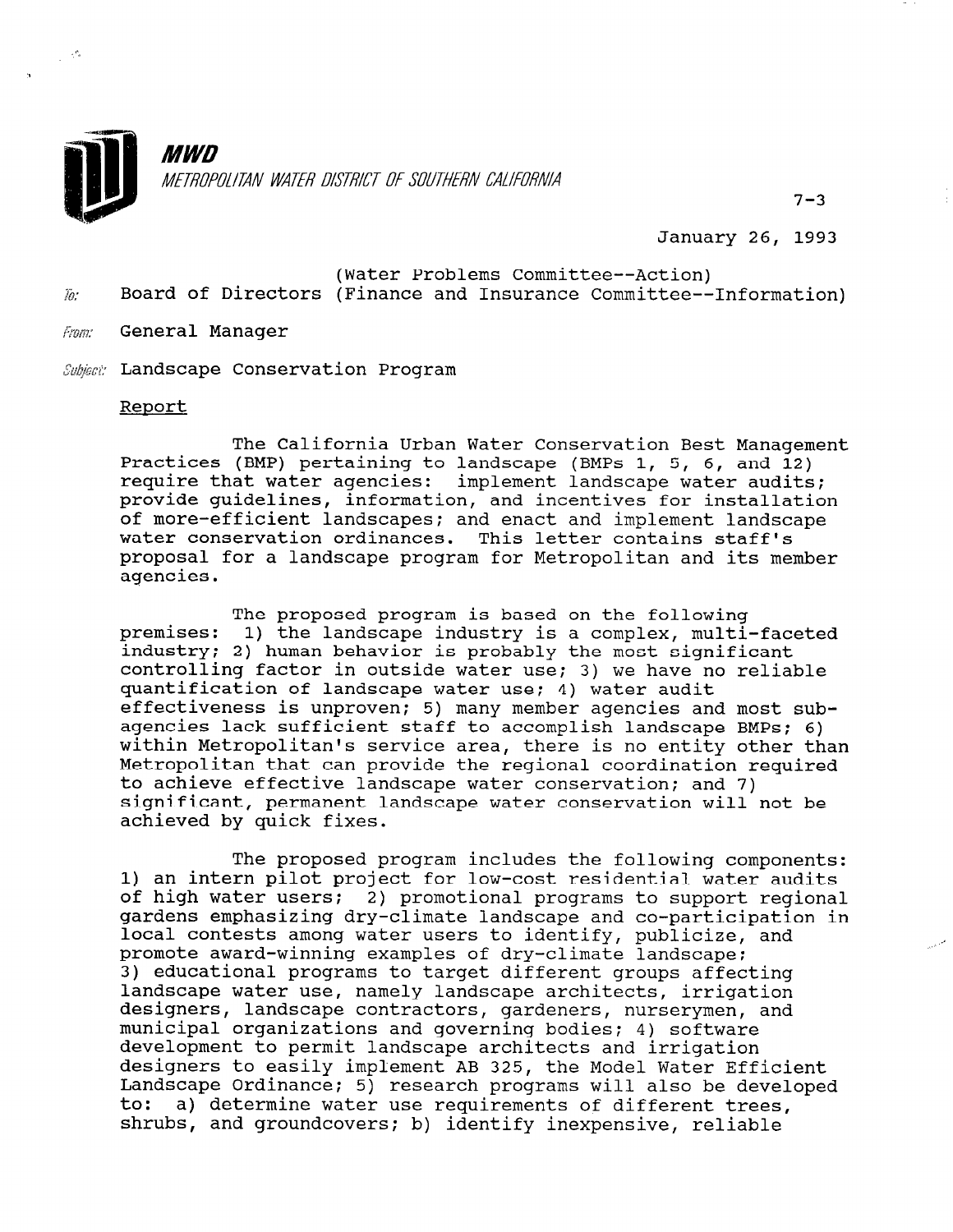Board of Directors  $-2 -$  January 26, 1993

 $\lambda$ 

moisture sensors for residential turf irrigation control; and c) test centralized, computer-controlled irrigation systems coupled with system maintenance service to reduce wasteful water use; 6) collect and disseminate pertinent water conservation information among significant green-industry segments: and 7) conduct several pilot projects to test different water audit and incentive approaches and to quantify residential and public school landscape conservation water savings.

The total proposed Landscape Conservation Program budget is estimated to be \$2.5 million of which \$900,000 would be allocated from the Conservation budget for fiscal year 1992-93. The balance of \$1.4 million would be included in the budget request for fiscal year 1993-94. A detailed outline of the proposed program budget is attached.

This action is exempt from provisions of the California Environmental Quality Act in that there is no possibility that it may have a significant adverse effect on the environment.

#### Board Committee Assiqnments

This letter is referred to:

The Water Problems Committee for action because of its authority to advise and make recommendations with regard to policies regarding water conservation pursuant to Administrative Code Section 2481(i); and

The Finance and Insurance Committee for information because of its authority to advise and make recommendations with regard to policies regarding disposition and investment of funds pursuant to Administrative Code Section 2441(c).

#### Recommendation

#### WATER PROBLEMS COMMITTEE FOR ACTION.

It is recommended that: 1) your Board approve the program concept as presented that: 1, your board approve the program concept as presented; 2) your board approve \$900,000 represented to the fiscal server 1998-93 the Landscape Conservation Program from the fiscal year 1992-93 budget; and 3) the General Manager be authorized to enter into agreements in excess of \$250,000 with member agencies and other parties as he deems desirable to implement Landscape Conservation Program projects as outlined in this letter. All agreements are<br>to be approved in form by the General Counsel.

Can Boronkay

JPW:aw:lanii

Attachment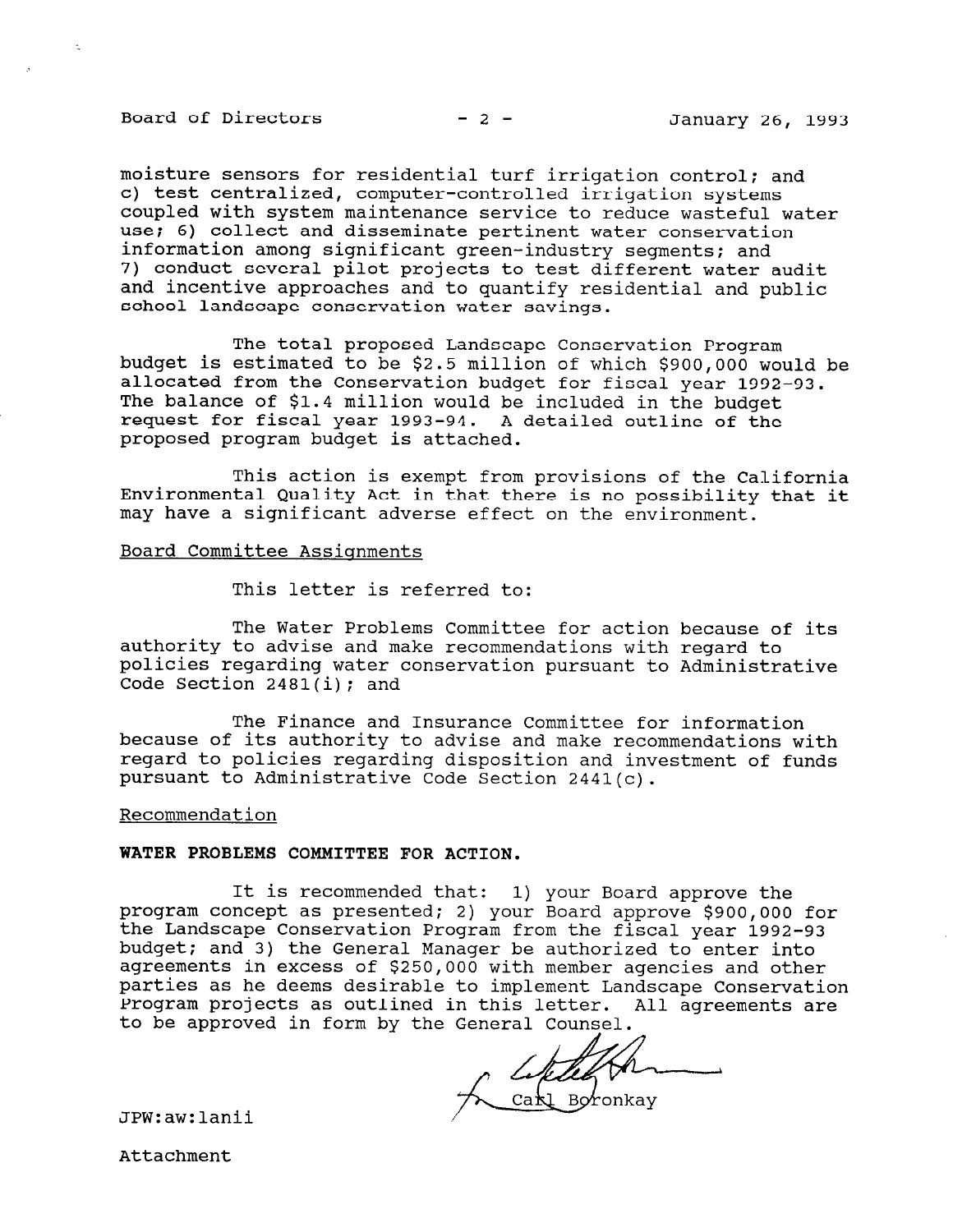### OUTLINE AND BUDGET\* FOR LANDSCAPE PROGRAM

### A. EDUCATIONAL PROGRAMS

- 1. Conservation Coordinator Training for Residential Landscape Water Conservation Workshops
	- O Develop materials for half-day workshops
		- 0 basic soil/plant/water relationships
		- 0 principles of dry climate landscapes
		- <sup>0</sup>basic irrigation principles
		- <sup>0</sup>maximum allowable water allowance (and techniques to stay within)
	- 0 Develop with contractor
	- 0 Co-sponsor workshops conducted by member and subagencies for retail home improvement centers, local nurseries, garden clubs, and local service clubs
	- 0 Provide course materials (See A.7 below)
	- <sup>0</sup>Budget: \$50,000
- 2. Gardeners' Irrigation "Short Course" to target landscape gardeners and landscape irrigation operators
	- $\Omega$ Half-day, hands-on classes
		- <sup>0</sup>basic soil/plant/water relationships
		- 0 principles of uniformity
		- 0 benefits of good irrigation water management
		- <sup>0</sup>sprinkler uniformity demonstration
		- <sup>0</sup>introduction to drip
		- O visual props
	- $\circ$ Contract with Cal Poly San Luis Obispo
	- $\circ$ Promoted through local water agencies, parks departments, golf courses, local nurseries and irrigation dealerships, phone contact with local landscape contractor
	- Agencies contribute via in-kind service to promote nyencies cont<br>nyewew legal program locally<br>
	O Bi-lingual (Spanish/English)
	-
	- Promotional program and coordination support (see A.7 below)
	- 30 classes
	- Budget: \$50,000

 $\ddot{\phantom{a}}$  budget figures represent functions represent functions; for a mounts; for a mounts; for a mounts; for a mounts; for a mounts; for a mounts; for a mounts; for a mounts; for a mounts; for a mounts; for a mounts; budget rigures represent full riscal year amounts; fo budgeted amounts for remainder of fiscal year 1992-93, see Budget Summary at end of exhibit.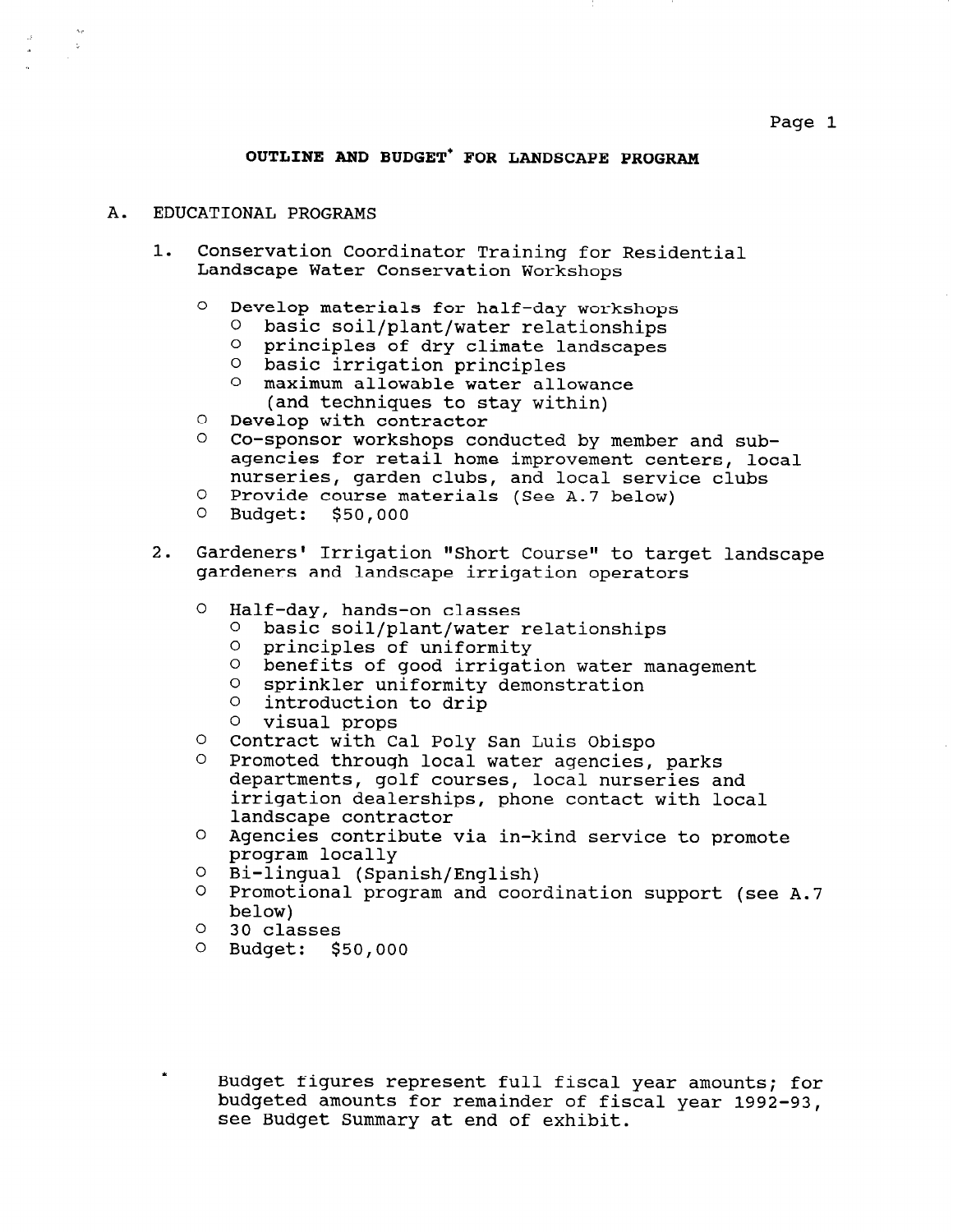- Page 2
- 3. Irrigation System Maintenance and Repair Courses for landscape maintenance personnel, landscape contractors, and gardeners
	- <sup>0</sup>Two six-hour courses
	- <sup>0</sup>Maintenance and basic repair of:
		- 0 hydraulic components
		- <sup>0</sup>electrical components
	- <sup>0</sup>Contract with Irrigation Association
	- <sup>0</sup>25 classes 1000 participants
	- O Promotional literature and support (see A.7 below)
	- <sup>0</sup>Budget: \$62,500
- 4. Landscape Irrigation Auditing and Scheduling Course to target landscape maintenance contractors, site managers, master gardeners, water agency personnel
	- O One- or two-day class
		- <sup>0</sup>audit procedures
		- 0 techniques
		- <sup>0</sup>analytic concepts
	- <sup>0</sup>Hands-on and concept centered
	- <sup>0</sup>Computer and non-computer formats
		- <sup>0</sup>additional computer support from Cal Poly San Luis Obispo (see #5 below)
	- <sup>0</sup>Contract with UC Riverside
	- 0 Promotional literature and support (see A.7 below)
	- <sup>0</sup>Evaluate course effectiveness via post-course surveys
	- $\circ$  Budget: (\$197,200 budgeted on separate work order)
- 5. AB 325 support for architects, designers, planners, conservation coordinators
	- <sup>0</sup>Develop software to analyze landscape water needs and to create irrigation scheduling based on requirements of AB 325 or customized local ordinance
	- <sup>0</sup>Develop a one day class (Planning for AB 325) centered on using the software for planning and landscape design in accordance with AB 325
	- <sup>0</sup>Contract Cal Poly San Luis Obispo for software and concract car ro class development<br><sup>O</sup> Train interns to assist member agencies in
	- establishing water budgets for top landscape water esta<br>"sear ubelb<br>0 Promotional and literature support (see A.7 below)
	- o Promocional and Ilterature support (se
		- software and class  $-$  \$105,000 intern audit program  $-$  \$55,000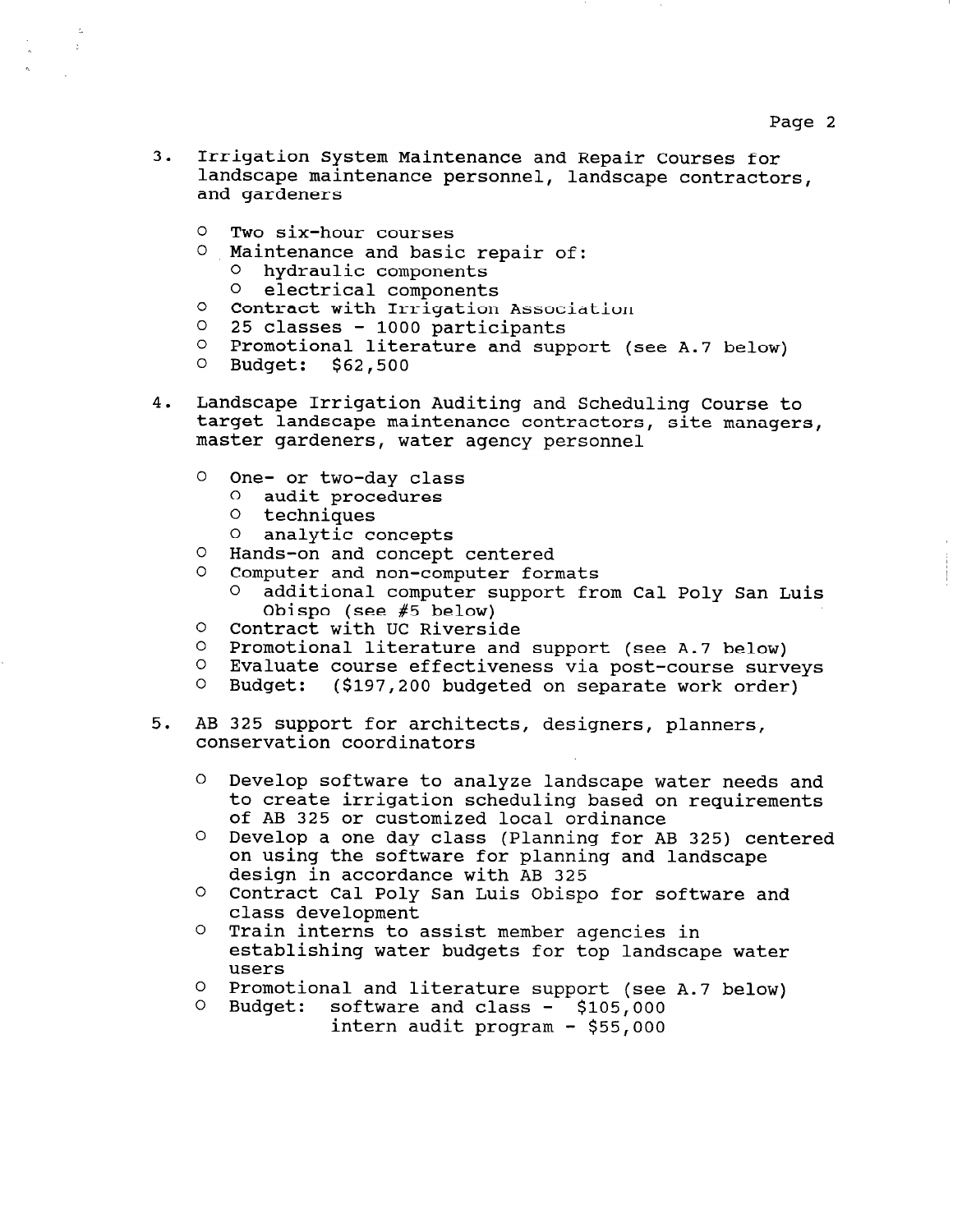- 6. Public Relations Presentations for city councils, water boards, local service groups
	- <sup>0</sup>Half-hour to hour sessions
		- <sup>0</sup>drought conditions
		- <sup>0</sup>supply/demand constraints
		- <sup>0</sup>summary of conservation program opportunities
		- 0 public/private partnership emphasis
	- <sup>0</sup>Contractor on retainer/conservation coordinator
	- <sup>0</sup>Agency support: local promotion and arranging presentations to local groups
	- <sup>O</sup> Promotional literature and support (see A.7 below)
	- <sup>0</sup>50 presentations
	- <sup>0</sup>Budget: \$15,000
- 7. Program Coordinator/Organizer
	- <sup>0</sup>Coordinates and organizes the various classes, workshops and courses listed above and for other conservation courses, meetings, etc.
	- <sup>0</sup>Works hand-in-hand with agencies and subagencies, acting as an extension of staff
	- 0 Permits course contractors to focus efforts where their skills are best used - conducting courses
	- O Organizes regional data bank of potential attendees
	- <sup>0</sup>Develops and maintains promotional materials
	- <sup>0</sup>Develops and maintains maintain data base for information dissemination (see Item C.l-6 below)
	- <sup>0</sup>Budget: \$25,000

#### B. DRY CLIMATE LANDSCAPE PROMOTION

- 1. Promote network of selected regional centers that teach dry climate landscape fundamentals (design, soil improvements, limited turf areas, use of mulches, use of low-water-demand plants, efficient irrigation, and appropriate maintenance)
	- $\Omega$  Celect sites with high public visibility, possib Western MWD, Irvine Ranch WD, San Diego Zoo and Wild Western MWD, Irvine Ranch WD, San Diego Zoo and Wild Animal Park, the LA County Arboretum, Fullerton Antmal rain, the LA COUNTY Alboretum, rullerton ALDUI<br>Vallu valley<br>0 Develop supporting literature for distribution the
	- pevelop supporting literature for distributions. public libraries, garden clubs, service clubs, schools, nurseries, new housing developments, etc.<br><sup>0</sup> Budget: \$50,000  $\mathbf{h}$
	-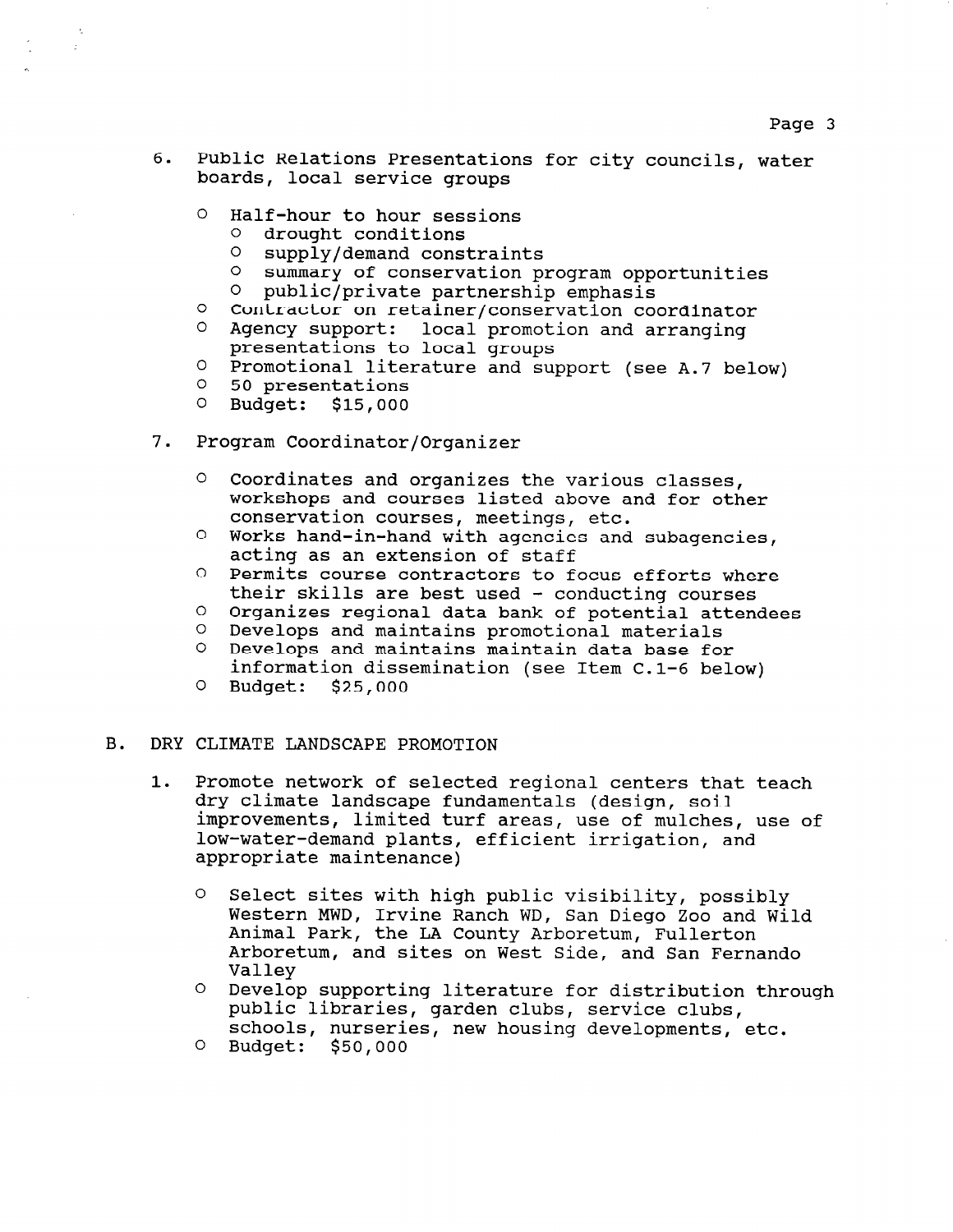- 2. Co-sponsor contests with water agencies for the "Top Ten" dry climate landscape sites. Co-sponsorship to include cash awards, contest publicity, community recognition, and news releases
	- <sup>O</sup> Solicit participation of local garden clubs, nurseries, home improvement centers, and other business and community groups
	- 0 Develop literature to support unguided tours of awardwinning sites (with owners' consent)
	- $0$  20 contests; awards of \$1000, \$750, \$500 and \$250 plus framed certificates of recognition
	- <sup>0</sup>Budget: \$20,000
- 3. Conduct short workshops for interested home and business owners, garden clubs, service clubs, nurseries, and home improvement centers
	- <sup>0</sup>Cover dry climate landscape principles and anticipated water savings (present and extrapolated)
	- 0 Provide supporting literature and list of local businesses and professionals who provide dry climate services and materials
	- 0 Post-workshop: demonstrate computer-designed landscape options
	- <sup>0</sup>Workshops 3 hours each
	- 0 Budget: \$10,000
- 4. Co-sponsor with local water agencies and residential developers the landscaping of model homes with dry climate landscape
	- O Promote concept of environmentally efficient homes
	- <sup>0</sup>Each home buyer is provided with supporting literature and list of local businesses and professionals who provide xeriscape services and materials
	- <sup>0</sup>Cash rebates solicited from local businesses and professionals
	- <sup>0</sup>Developer installs separate metering for monitoring landscape water use
	- O Developer incentives: positive publicity (being environmentally responsible) and the building permit (no permit by local building authority without consent to installing sample dry climate landscape and co installing sample ally climate lanuscape and<br>distributing supporting materials to home-buyer distributing supporting materials to home-buyers)<br>
	0 Budget: \$ 0 (to be requested in 1993-94 budget)
	-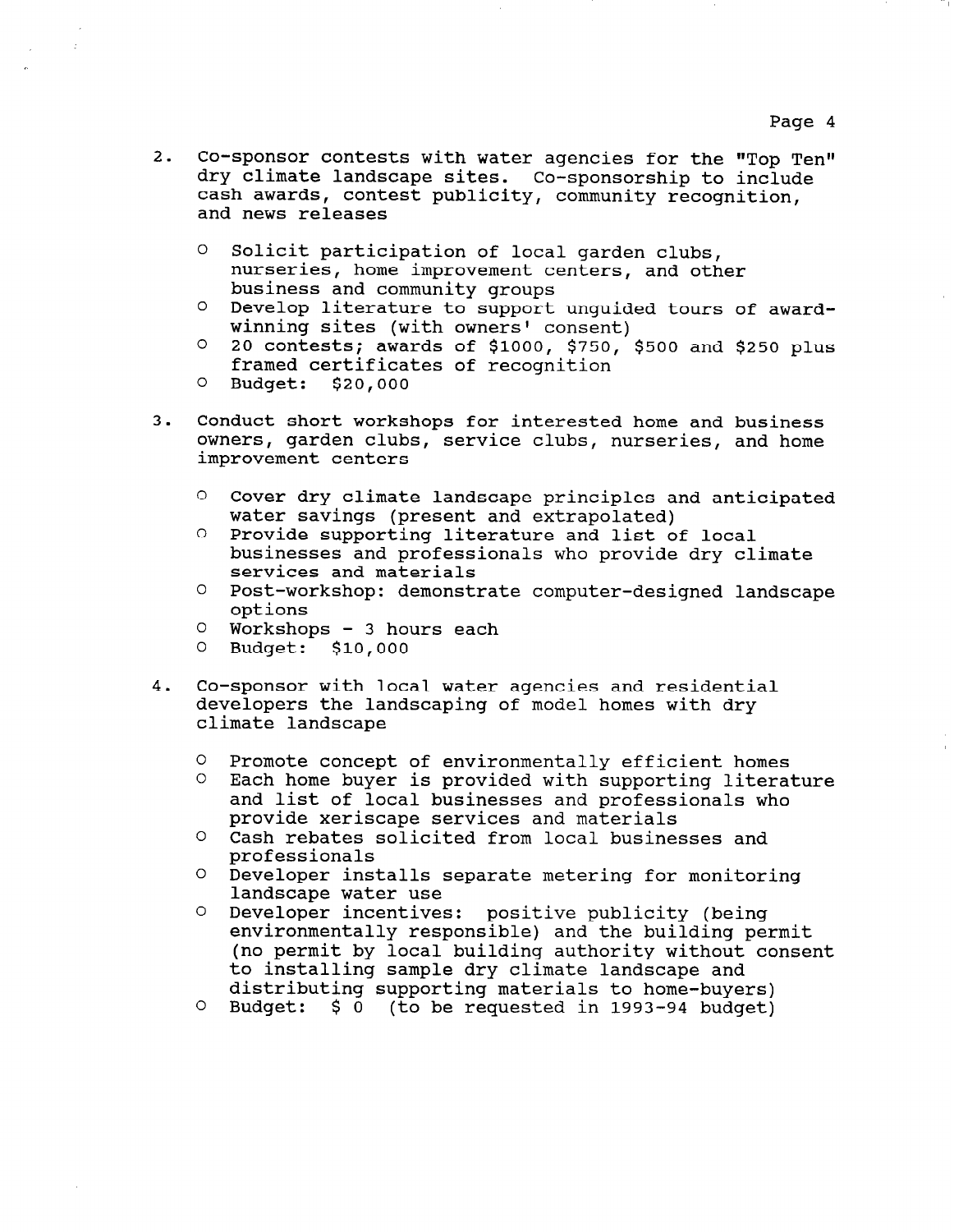- 5. Solicit cooperation of nurserymen to promote and stock dry climate landscape plant materials
	- <sup>0</sup>Educate nursery owners and staff of Southern California's highly tenuous water supply situation and the need to conserve water. Highlight potent savings achievable with dry climate landscape
	- <sup>0</sup>Hour-long presentations at local California Association of Nurserymen meetings and at local nurseries and garden centers
	- <sup>0</sup>Provide nursery signs for dry climate plants, dry climate calendar, etc.
	- <sup>0</sup>Solicit co-sponosrship co-sponsorship of California Association of nurserymen
	- <sup>0</sup>20 classes
	- <sup>0</sup>Budget: \$10,000

#### C. INFORMATION DISSEMINATION

- 1. Provide central information source for green industry keeping track of:
	- <sup>0</sup>Calendar of upcoming green industry events  $\circ$  calendar or upcoming green industry events
	- Latest pertinent water-related landscape issues and listing of source(s)
- 2. Maintain library of water-related, landscape publications maintain i
- 3. Develop data base of green industry personnel
	- <sup>0</sup>Utilize lists of participants of various education Utilize lists of participants of various education courses, membership rosters of green industry groups,<br>university personnel, etc.
- Distribute quarterly newsletter highlighting most recent Distribute quarterly newsletter highlighting most recent calendar of upcoming green industry events and summary of latest pertinent, published landscape materials
- Solicit co-sponsorship from green industry groups (CLCA, CAN, CLAA, Xeriscape Foundation, IA, etc. 5.
- Budget: \$10,000 6.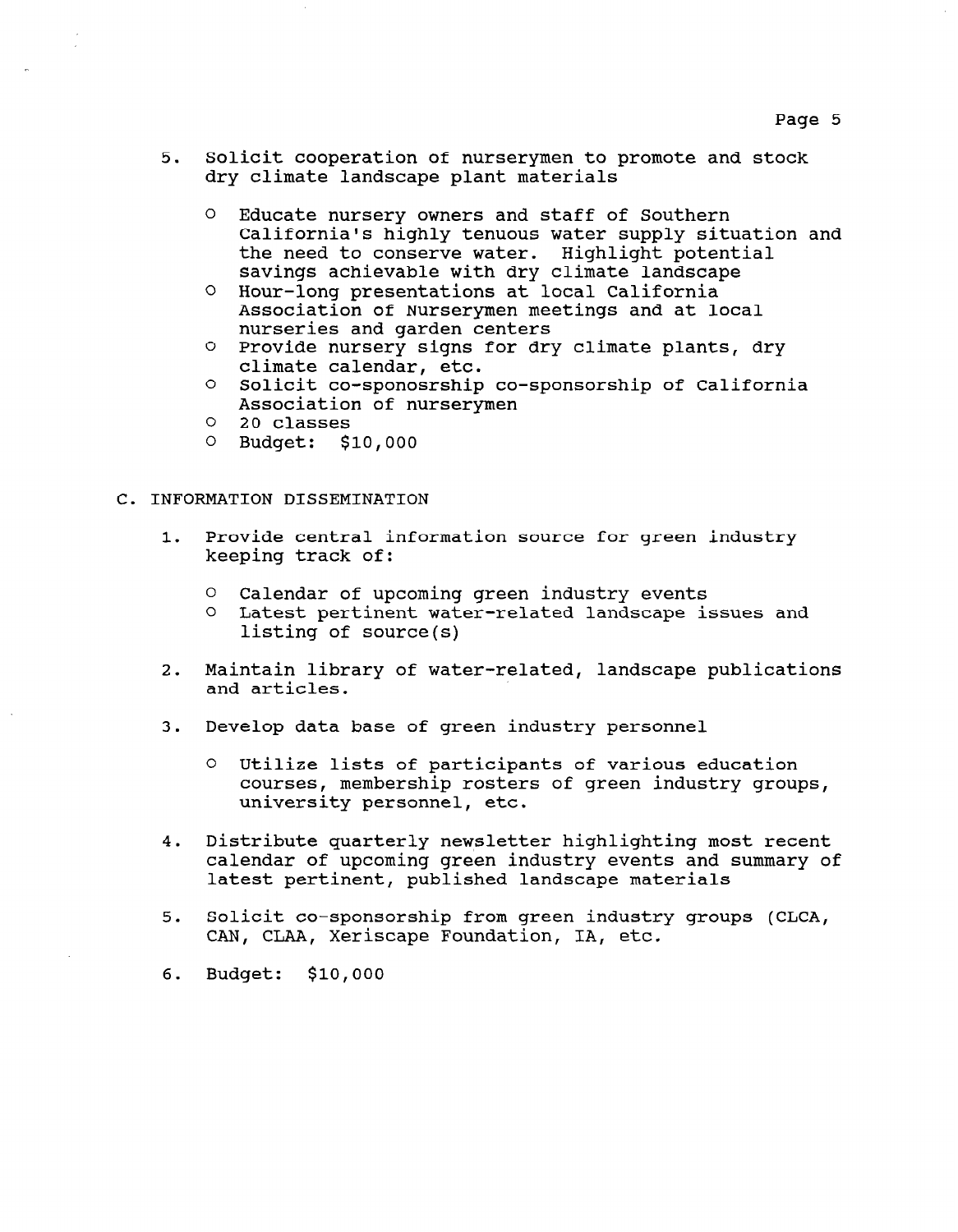### D. RESEARCH

 $\sim$   $\alpha$ 

 $\Delta \sim 10^5$ 

1. Trees, shrubs and groundcovers: water requirements

 $\mathcal{L}$  $\sim$ 

- <sup>0</sup>UC Riverside
- <sup>0</sup>Budget: \$80,000 per year for three years
- 2. Inexpensive, reliable moisture sensors
	- O Testing existing products
	- <sup>0</sup>Developing specification for required product
	- O Testing by Center for Irrigation Technology
	- $O$  Budget:  $$50,000$

#### E. PILOT PROJECTS

- 1. Centralized landscape irrigation control system
	- <sup>0</sup>Target: schools, public housing <sup>0</sup>Budget: \$25,000
- 2. Quantification of water conservation in different landscape settings:
	- <sup>0</sup>Residential audit program
	- <sup>0</sup>Budget: \$250,000
	- 0 School retrofit program
	- 0 Budget: \$100,000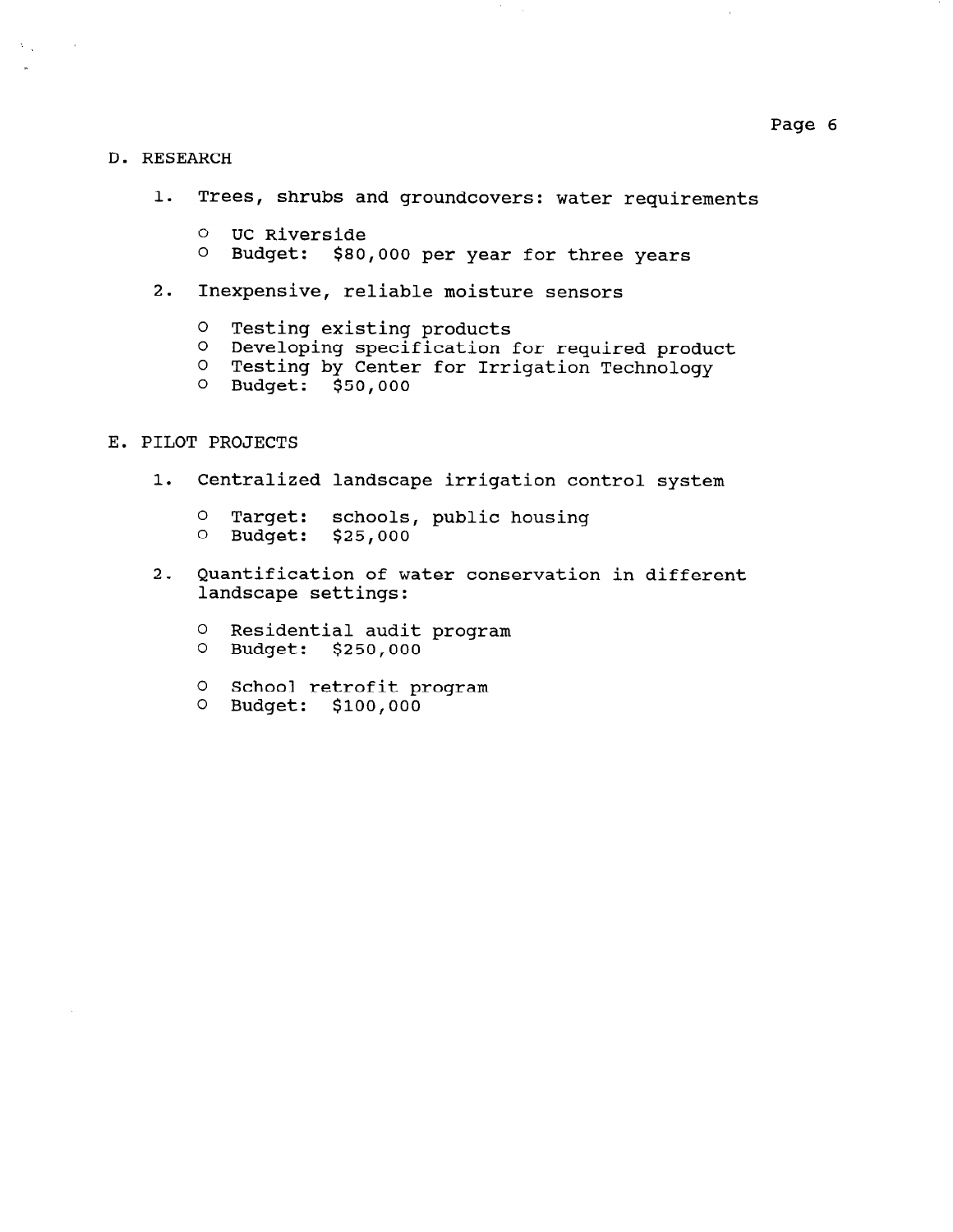Page 7

Ţ

## LANDSCAPE PROGRAM BUDGET SUMMARY

 $\label{eq:2} \frac{1}{\sqrt{2}}\int_{0}^{\infty}\frac{1}{\sqrt{2}}\left(\frac{1}{\sqrt{2}}\right)^{2}d\theta\,d\theta.$ 

 $\label{eq:1} A_{\rm{max}} = \frac{1}{2} \left( \frac{1}{2} \right)^{2} \left( \frac{1}{2} \right)^{2} \left( \frac{1}{2} \right)^{2}$ 

 $\sim$ 

|    |               |                                      | Fiscal Year     |               |
|----|---------------|--------------------------------------|-----------------|---------------|
|    |               |                                      | <u> 1992–93</u> | $1993 - 94$   |
| 1. |               | Courses                              |                 |               |
|    |               |                                      |                 |               |
|    | А.            | Residential Landscape Water          |                 |               |
|    |               | Conservation Workshop                | 50,000          | 50,000        |
|    | B.            | Gardeners' Irrigation "Short Course" | 50,000          | 75,000        |
|    | $c_{\bullet}$ | Irrigation System Maintenance        |                 |               |
|    |               | and Repair                           | 62,500          | 75,000        |
|    | D.            | Landscape Irrigation Auditing        |                 |               |
|    |               | and Scheduling                       | $\star$         | 240,000       |
|    | Ε.            | AB 325 Support                       | 105,000         | 60,000        |
|    | $F$ .         | Public Relations Presentations       | 15,000          | 30,000        |
| 2. |               | Course organizer/coordinator         | 25,000          | 60,000        |
|    |               |                                      |                 |               |
| 3. |               | Dry Climate Landscape Promotion      |                 |               |
|    |               |                                      |                 |               |
|    | А.            | Support for regional centers         | 50,000          | 100,000       |
|    | <b>B.</b>     | "Top Ten" award contests             | 20,000          | 50,000        |
|    | $c_{\star}$   | Dry climate workshops                | 10,000          | 25,000        |
|    | $D$ .         | Model home promotions                | 0               | 25,000        |
|    | E.            | Dry climate plant material promotion |                 |               |
|    |               | with local nurseries                 | 10,000          | 20,000        |
| 4. |               | Information Dissemination            |                 |               |
|    |               |                                      |                 |               |
|    | A.            | Developing data base                 | 10,000          |               |
|    | <b>B.</b>     | Maintaining library                  | **              | $\star \star$ |
|    | $C_{\bullet}$ | Tracking current events              |                 |               |
|    |               | and information                      | **              | **            |
|    | D.            | Distributing quarterly newsletter    | 0               | 20,000        |
| 5. |               | Research                             |                 |               |
|    |               |                                      |                 |               |
|    | А.            | Trees, shrubs & groundcovers:        |                 |               |
|    |               | water use                            | 80,000          | 80,000        |
|    | <b>B.</b>     | Study to identify an expensive,      |                 |               |
|    |               | reliable moisture sensors            | 50,000          | $\mathbf 0$   |
|    | $c_{\star}$   | Centralized irrigation control       |                 |               |
|    |               | system study                         | 25,000          | 0             |
|    | D.            | Other - unspecified                  | 0               | 50,000        |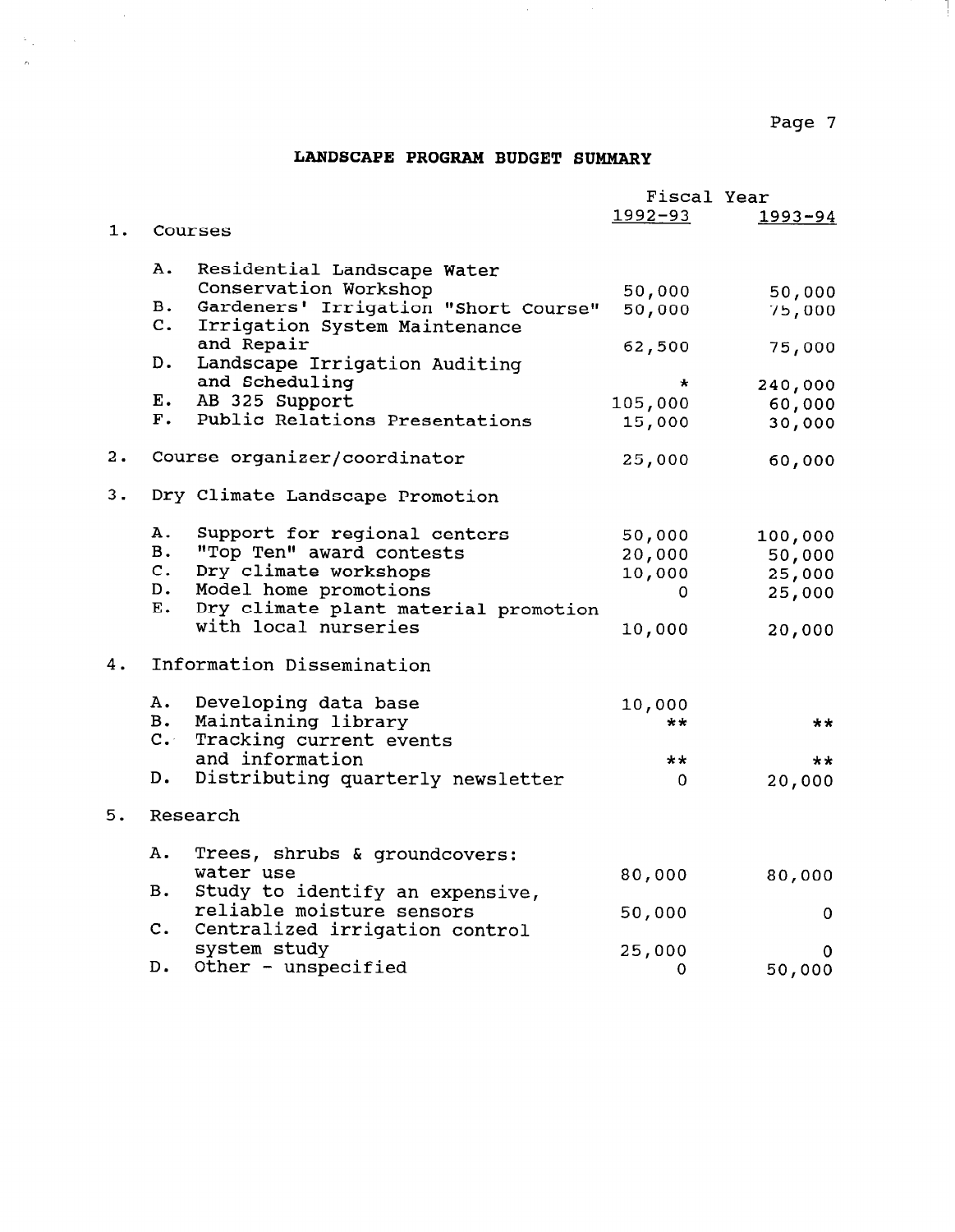|       |    |                                                                                    |               | raye o      |
|-------|----|------------------------------------------------------------------------------------|---------------|-------------|
| 6.    |    | Pilot Projects                                                                     |               |             |
|       | A. | Quantification of landscape water<br>conservation savings:<br>1. Residential audit |               |             |
|       |    | program<br>2. Schools - exterior and<br>interior audit and                         | 250,000       | 200,000     |
|       |    | retrofit (3-5 schools)                                                             | 100,000       | 200,000     |
| 7.    |    | Miscellaneous                                                                      | <u>20,000</u> | 115,000     |
| Total |    |                                                                                    | \$925,000     | \$1,480,000 |

 $\ddot{\zeta}$ 

\* Currently budgeted separately for fiscal year 1992-93.

\*\* Costs budgeted under item #2, Course Organizer/Coordinator.

 $\pm$